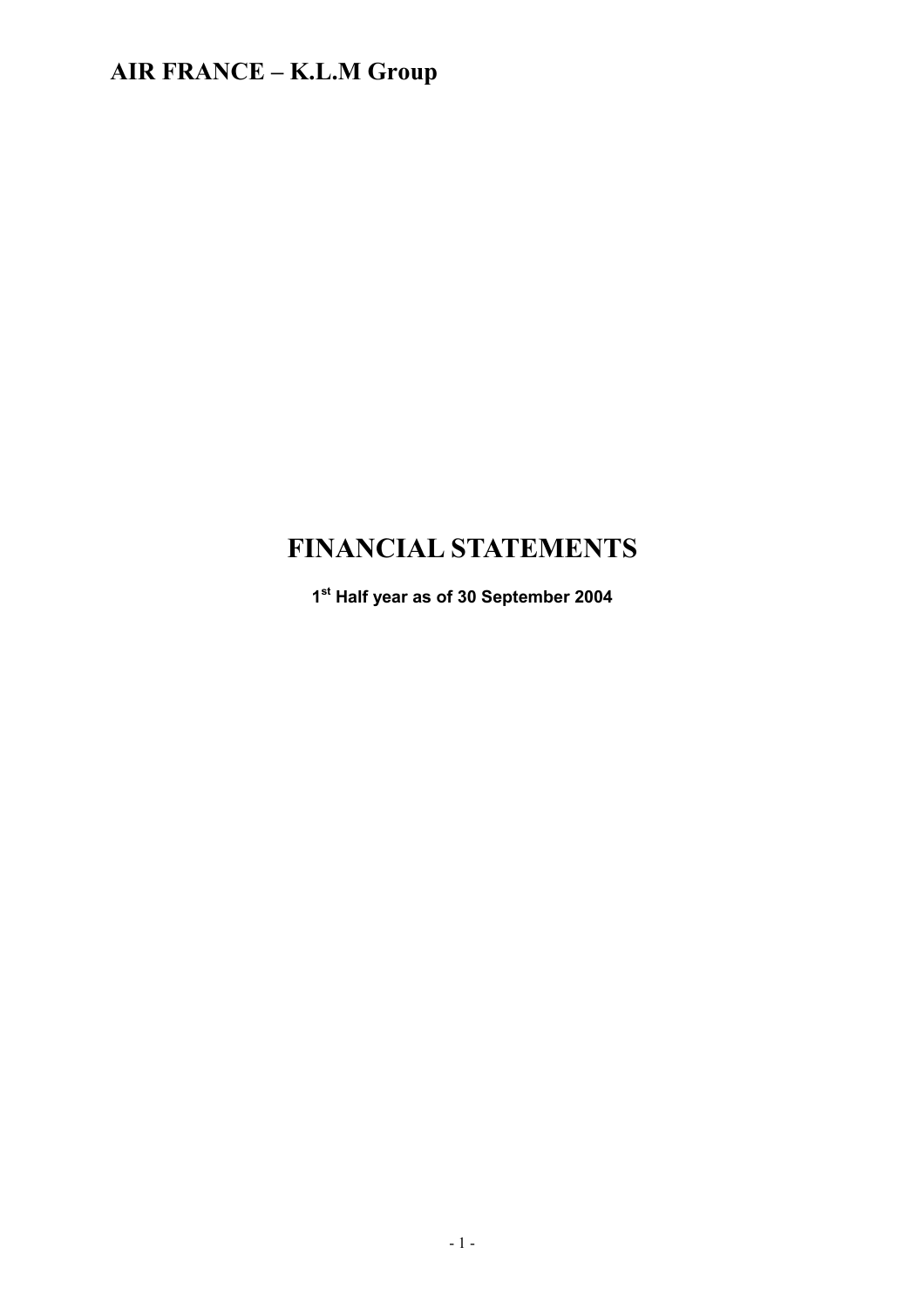### **CONSOLIDATED INCOME STATEMENTS**

|                                                          |                |         |           |        | In $\epsilon$ millions       |
|----------------------------------------------------------|----------------|---------|-----------|--------|------------------------------|
| Half year ended September 30,                            |                | 2004    | 2003      | 2003   | Year ended<br>March 31, 2004 |
|                                                          | <b>Ndes</b>    |         | Pro forma |        |                              |
| <b>Operating revenues</b>                                | 3              | 9595    | 8797      | 6 193  | 12 337                       |
| <b>External expenses</b>                                 | $\overline{4}$ | (5308)  | (4852)    | (3373) | (6754)                       |
| Salaries & related costs                                 | 5              | (2874)  | (2776)    | (2025) | (4079)                       |
| Taxes other than income tax                              |                | (114)   | (102)     | (88)   | (186)                        |
| <b>Gross operating result</b>                            |                | 1 2 9 9 | 1 0 67    | 707    | 1318                         |
| Charge to depreciation/amortization, net                 | 6              | (794)   | (802)     | (604)  | (1 184)                      |
| Charge to operating provisions, net                      | 6              | (24)    | (25)      | (14)   | (46)                         |
| Gain on disposal of flight equipment, net                |                | 6       | 9         | 1      | 7                            |
| Other income and charges, net                            |                | (30)    | (22)      | (2)    | 44                           |
| <b>Operating income</b>                                  |                | 457     | 227       | 88     | 139                          |
| Restructuring costs                                      |                |         | (11)      | (11)   | (22)                         |
| Net financial charges                                    | $\overline{7}$ | (116)   | (44)      | (6)    | (60)                         |
| Gains on disposals of subsidiaries and affiliates, net   |                |         | 12        |        | 5                            |
| Pretax income (loss)                                     |                | 341     | 184       | 71     | 62                           |
| Share in net income of equity affiliates                 |                | 43      | 29        | 22     | 53                           |
| Amortization of goodwill                                 |                | 42      | 43        | (8)    | (15)                         |
| Income (loss) before income taxes and minority interests |                | 426     | 256       | 85     | 100                          |
| Income tax                                               | 8              | (121)   | (61)      | (32)   | (2)                          |
| Income (loss) before minority interests                  |                | 305     | 195       | 53     | 98                           |
| Minority interests                                       |                | (9)     | (6)       | (1)    | (5)                          |
| <b>NET INCOME (LOSS)</b>                                 |                | 296     | 189       | 52     | 93                           |
| Earrings (loss) per issued share                         |                | 1,14    |           | 0,24   | 0,42                         |
| Earrings (loss) per share                                | 9              |         |           |        |                              |
| - basic                                                  |                | 1,16    |           | 0.24   | 0.43                         |
| - diluted                                                |                | 1,16    |           | 0,24   | 0,43                         |

2003 pro forma: consolidation of the Air France group, including KLM and its consolidated subsidiaries over 5 months, identical to the method used at September 30, 2004.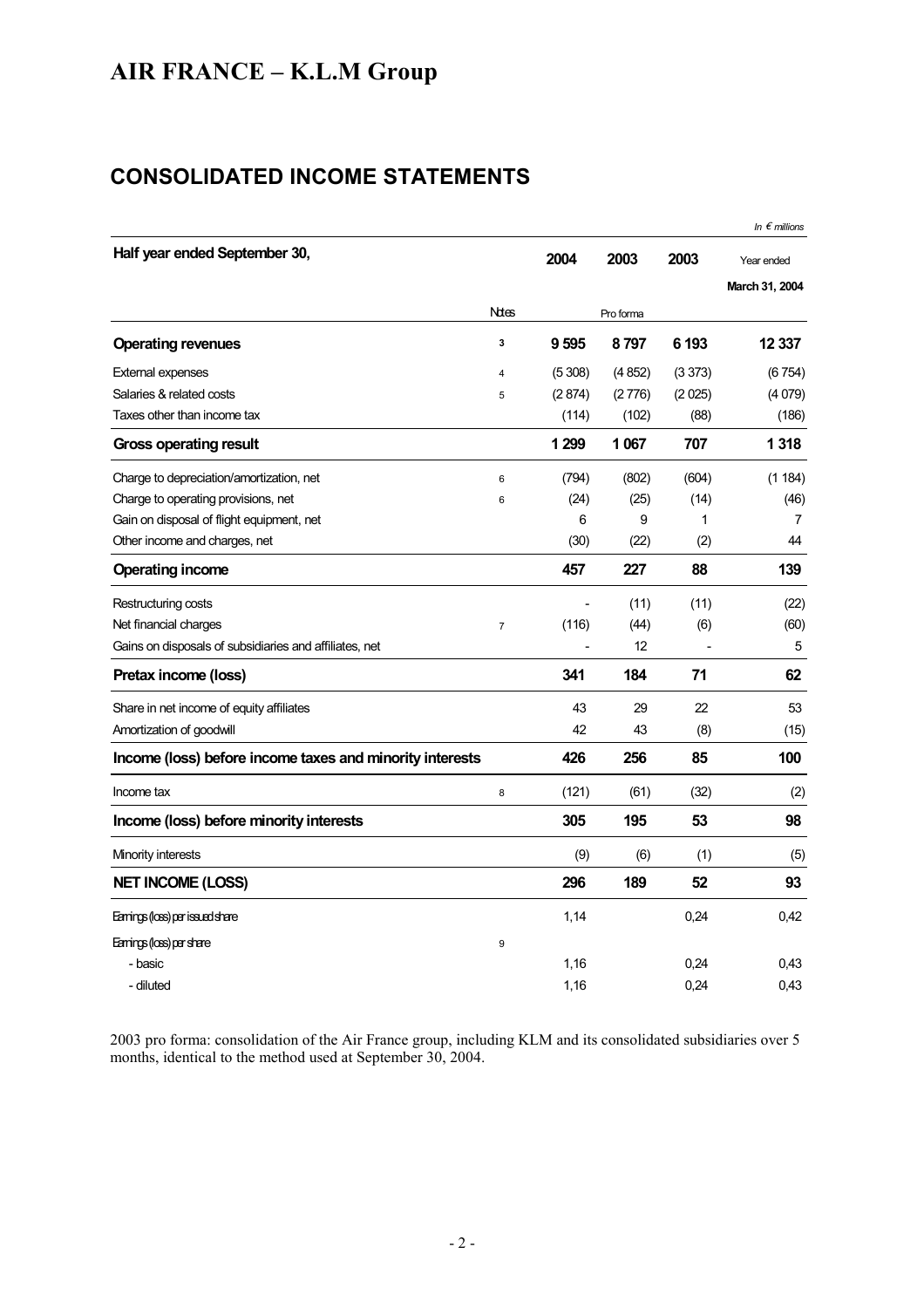# **CONSOLIDATED BALANCE SHEETS**

| <b>ASSETS as of</b>              |              | 09.30.2004 | 03.31.2004 | 03.31.2003 |
|----------------------------------|--------------|------------|------------|------------|
|                                  | <b>Notes</b> |            |            |            |
| Consolidation goodwill           |              | 91         | 95         | 112        |
| Intangible fixed assets          |              | 173        | 149        | 171        |
| Flight equipment                 | 10           | 10 679     | 6951       | 7 2 8 4    |
| Other property and equipment     | 10           | 1845       | 955        | 878        |
| Investments in equity affiliates |              | 550        | 336        | 316        |
| Other investments                |              | 311        | 268        | 260        |
| <b>Total fixed assets</b>        |              | 13 649     | 8754       | 9 0 21     |
| Inventory                        |              | 394        | 151        | 220        |
| Trade receivables                |              | 2 4 2 9    | 1651       | 1432       |
| Income tax receivable            |              | 315        | 101        | 111        |
| Other accounts receivable        |              | 1745       | 494        | 592        |
| Marketable securities            |              | 2 2 8 5    | 1478       | 1 0 3 9    |
| Cash                             |              | 328        | 330        | 193        |
| <b>Total current assets</b>      |              | 7496       | 4 2 0 5    | 3587       |

| <b>Total assets</b> | 21 145 | 12 959 | 12 608 |
|---------------------|--------|--------|--------|
|                     |        |        |        |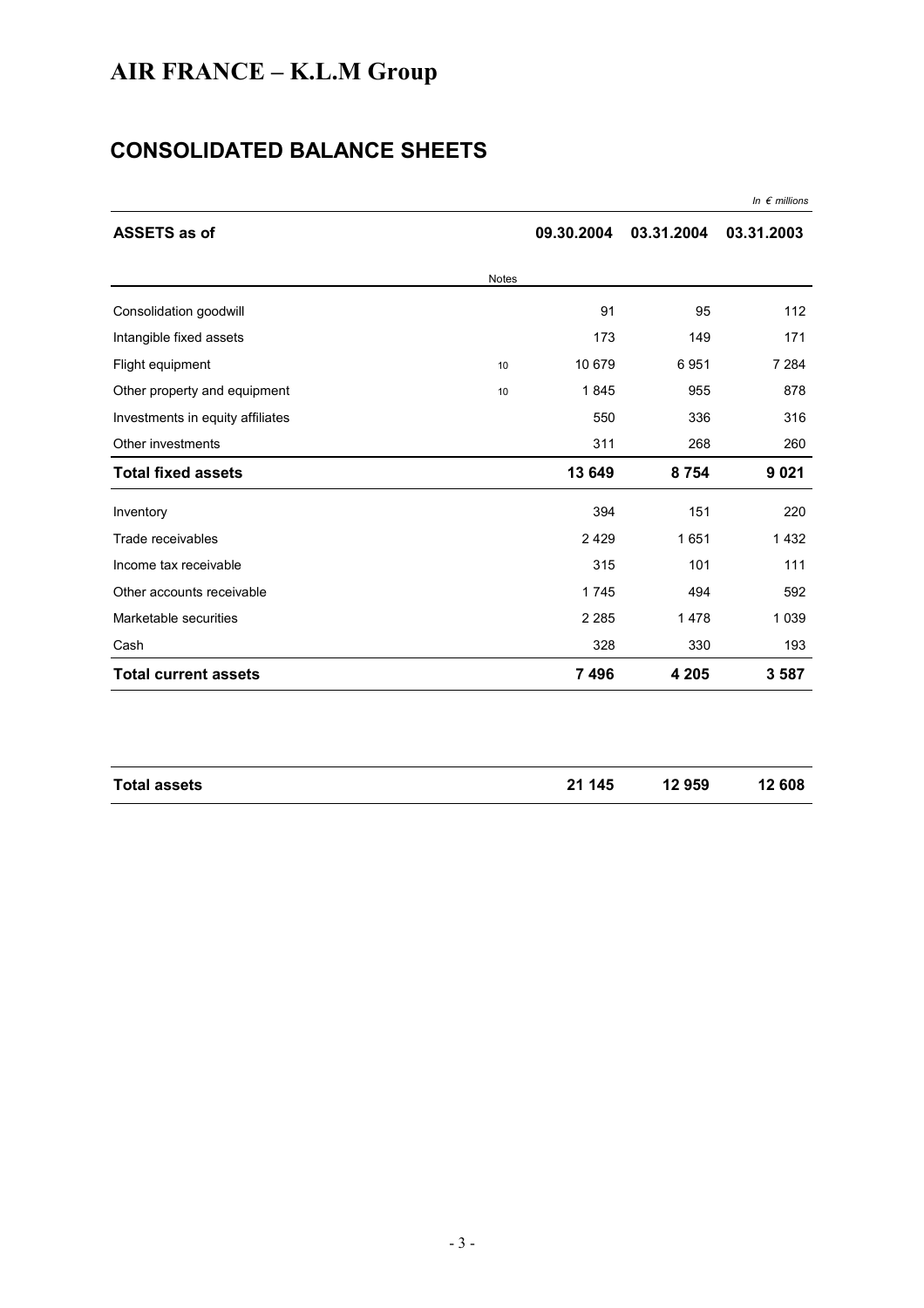# **CONSOLIDATED BALANCE SHEETS (CONTINUED)**

|                                             |              |            |            | In $\epsilon$ millions |
|---------------------------------------------|--------------|------------|------------|------------------------|
| LIABILITIES AND STOKHOLDERS' EQUITY as of   |              | 09.30.2004 | 03.31.2004 | 03.31.2003             |
|                                             | <b>Notes</b> |            |            |                        |
| Common stock                                | 11           | 2 2 9 0    | 1868       | 1868                   |
| Additional paid-in capital                  | 11           | 1519       | 261        | 261                    |
| Retained earnings (accumulated deficit)     | 11           | 1 2 6 5    | 1942       | 1862                   |
| Cumulative translation adjustment           |              | (6)        | (9)        | 3                      |
| <b>Stockholders' equity</b>                 |              | 5 0 68     | 4 0 6 2    | 3994                   |
| Minority interests                          |              | 79         | 23         | 33                     |
| Stockholders' equity and minority interests |              | 5 1 4 7    | 4085       | 4 0 2 7                |
| Provisions for liabilities and charges      | 12           | 2 2 2 5    | 1 0 3 9    | 1095                   |
| Short and long-term debt and capital leases | 13           | 8 0 8 0    | 4 3 8 0    | 4 1 4 7                |
| Trade payables                              |              | 1830       | 1 2 2 6    | 1 375                  |
| Income tax liability                        |              | 456        | 21         | 5                      |
| Advance ticket sales                        |              | 1446       | 1 0 0 8    | 901                    |
| Other payables                              |              | 1961       | 1 200      | 1058                   |
| <b>Total liabilities</b>                    |              | 15 998     | 8874       | 8 5 8 1                |
|                                             |              |            |            |                        |
| Total liabilities and stockholders' equity  |              | 21 145     | 12959      | 12 608                 |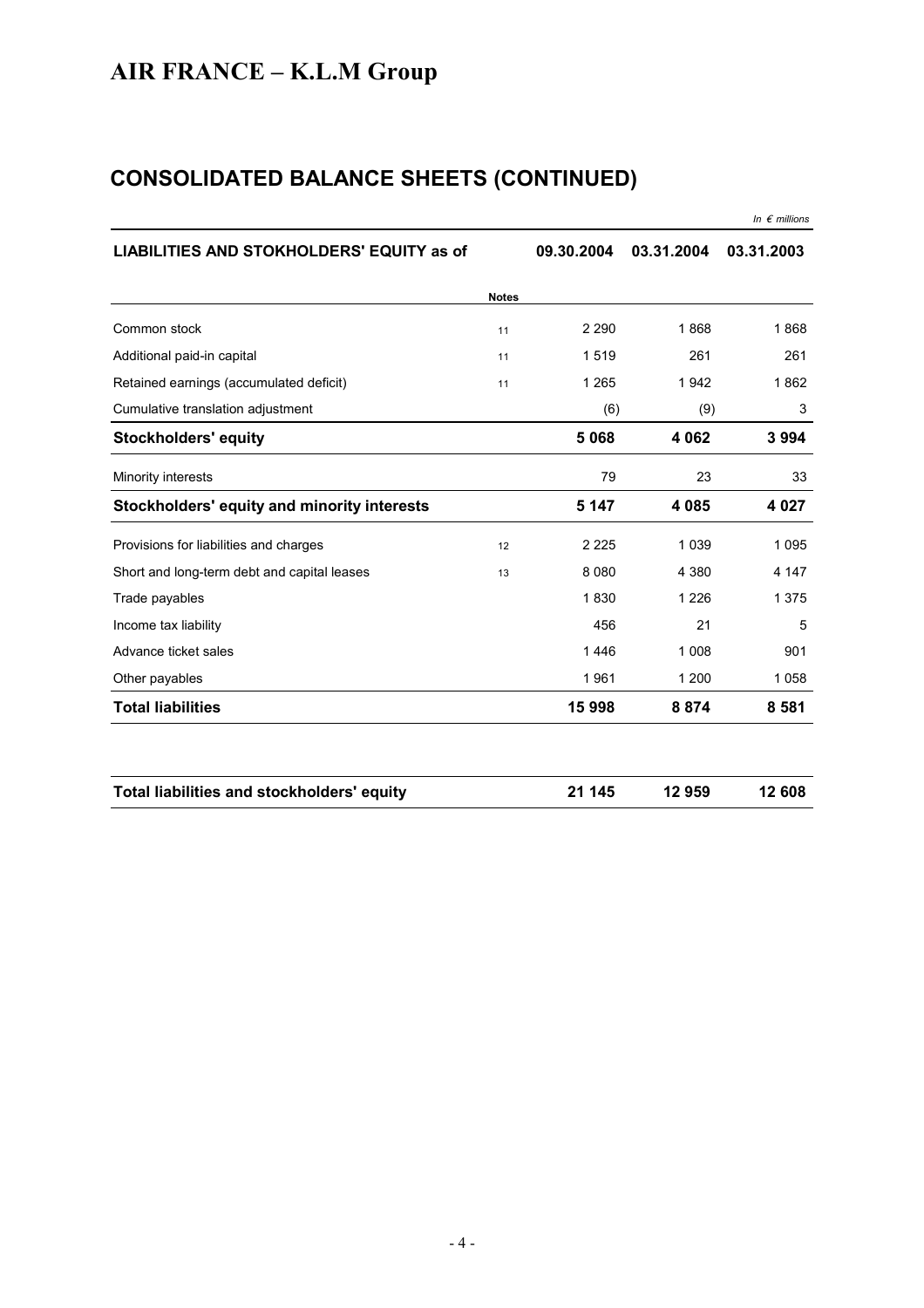# **STATEMENTS OF MOVEMENTS IN STOCKHOLDERS' EQUITY**

|                                          |              |         |         |                 |                |             |                           |             | In $\epsilon$ millions |
|------------------------------------------|--------------|---------|---------|-----------------|----------------|-------------|---------------------------|-------------|------------------------|
|                                          | Number       |         | Add'l   |                 |                |             |                           |             | Stockholders'          |
| Before allocation of income              | of shares    | Common  | paid-in | <b>Réserves</b> | Treasury       |             | Translation Stockholders' | Minority    | equity and             |
|                                          | comprising   | stock   | capital |                 | <b>Stock</b>   | differences | equity                    | interests   | minority               |
|                                          | common stock |         |         |                 |                |             |                           |             | interests              |
| March 31, 2002                           | 219 780 887  | 1868    | 261     | 1813            |                | 19          | 3961                      | 29          | 3990                   |
| Dividends paid                           |              |         |         | (28)            |                |             | (28)                      | (2)         | (30)                   |
| Change in treasury stock                 |              |         |         |                 | (25)           |             | (25)                      |             | (25)                   |
| Impact of changes in accounting policies |              |         |         | (18)            |                |             | (18)                      |             | (18)                   |
| <b>Translation differences</b>           |              |         |         |                 |                | (16)        | (16)                      | (1)         | (17)                   |
| Current year net income (loss)           |              |         |         | 120             |                |             | 120                       | 4           | 124                    |
| Changes in scope of consolidation        |              |         |         |                 |                |             |                           | 3           | 3                      |
| March 31, 2003                           | 219 780 887  | 1868    | 261     | 1887            | (25)           | 3           | 3 994                     | 33          | 4 0 27                 |
| Dividends paid                           |              |         |         | (17)            |                |             | (17)                      | (3)         | (20)                   |
| Change in treasury stock                 |              |         |         | 1               | $\overline{7}$ |             | 8                         |             | 8                      |
| Impact of changes in accounting policies |              |         |         | (4)             |                |             | (4)                       |             | (4)                    |
| <b>Translation differences</b>           |              |         |         |                 |                | (12)        | (12)                      | (3)         | (15)                   |
| Current year net income (loss)           |              |         |         | 93              |                |             | 93                        | 5           | 98                     |
| Changes in scope of consolidation        |              |         |         |                 |                |             |                           | (9)         | (9)                    |
| March 31, 2004                           | 219 780 887  | 1868    | 261     | 1960            | (18)           | (9)         | 4 0 6 2                   | 23          | 4 0 8 5                |
| Issuance of common stock                 | 49 602 631   | 422     | 346     |                 |                |             | 768                       |             | 768                    |
| Contribution of assets                   |              |         | 923     | (923)           |                |             |                           |             |                        |
| Exchange offer costs                     |              |         | (11)    |                 |                |             | (11)                      |             | (11)                   |
| Dividends paid                           |              |         |         | (17)            |                |             | (17)                      | (1)         | (18)                   |
| Change in treasury stock                 |              |         |         |                 | (33)           |             | (33)                      |             | (33)                   |
| <b>Translation differences</b>           |              |         |         |                 |                | 3           | 3                         | $\mathbf 1$ | 4                      |
| Net income for the period                |              |         |         | 296             |                |             | 296                       | 9           | 305                    |
| Changes in scope of consolidation        |              |         |         |                 |                |             |                           | 47          | 47                     |
| September 30, 2004                       | 269 383 518  | 2 2 9 0 | 1519    | 1 3 1 6         | (51)           | (6)         | 5 0 68                    | 79          | 5 1 4 7                |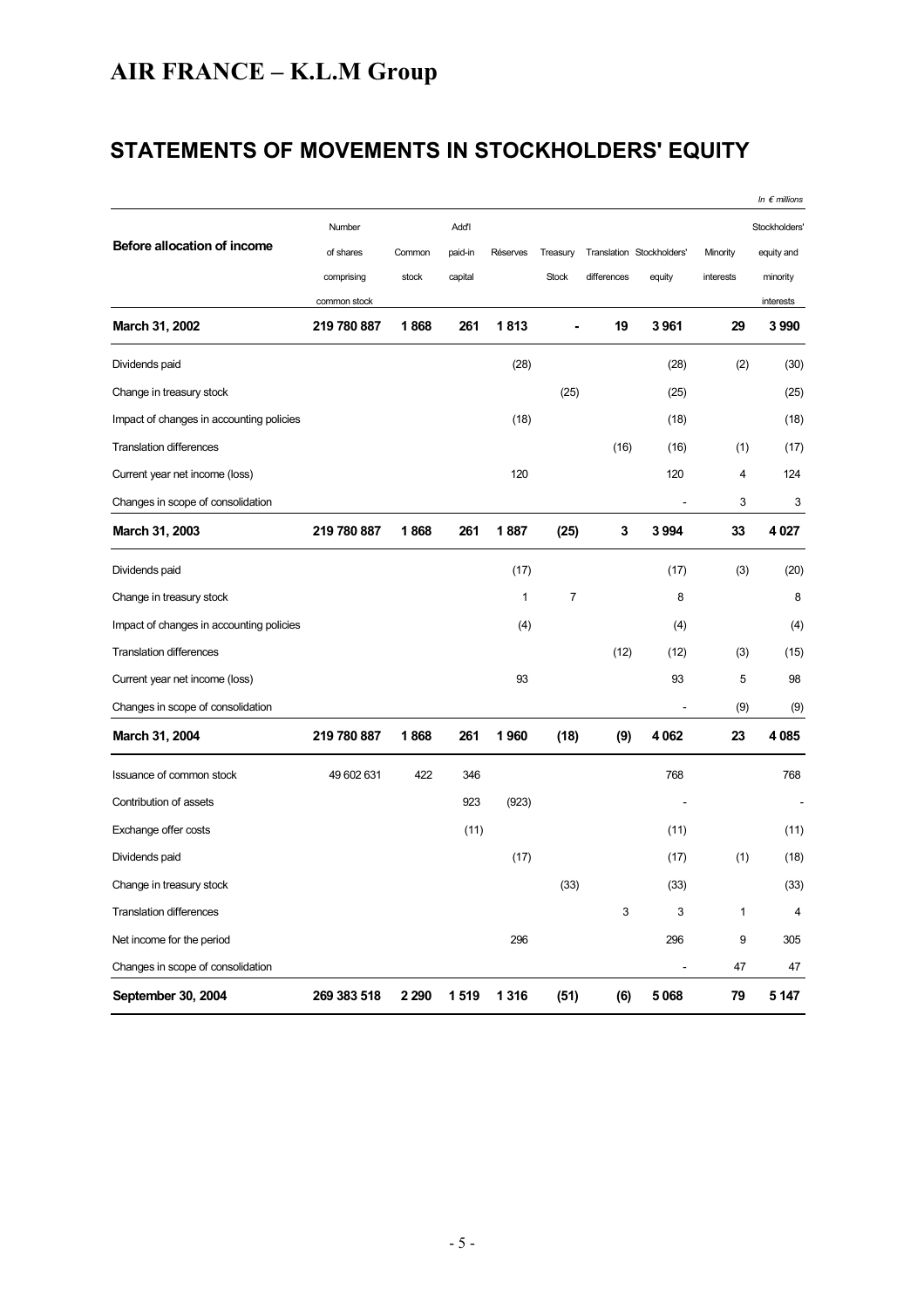# **CONSOLIDATED STATEMENT OF CASH FLOWS**

|                                                        |       |              |                | In $\epsilon$ millions |
|--------------------------------------------------------|-------|--------------|----------------|------------------------|
| Half year ended September 30,                          |       | 2004         | 2003           | Year ended             |
|                                                        |       |              |                | 03.31.2004             |
|                                                        | Notes |              |                |                        |
| Cash flows from operating activities                   |       | 1026         | 346            | 1 2 0 1                |
| Gross operating result                                 |       | 1 2 9 9      | 707            | 1 3 1 8                |
| Other income (expenses) received (paid)                |       | (45)         | (27)           | (23)                   |
| Foreign exchange gains (losses)                        |       | $\mathbf{1}$ | $\overline{2}$ | 3                      |
| Operating cash flows                                   |       | 1255         | 682            | 1 2 9 8                |
| Changes in working capital                             |       | (66)         | (246)          | 54                     |
| Restructuring expenditure                              |       | (20)         | (14)           | (18)                   |
| Interest paid                                          |       | (162)        | (89)           | (163)                  |
| Interest received                                      |       | 23           | 18             | 36                     |
| Income tax paid (received)                             |       | (4)          | (5)            | (6)                    |
| Cash flows from investing activities                   |       | (332)        | (276)          | (849)                  |
| Acquisitions of subsidiaries                           |       | 585          | (1)            | (10)                   |
| Purchase of tangible and intangible fixed assets       |       | (1034)       | (484)          | (1269)                 |
| Disposals of subsidiaries                              |       | 6            | 9              | 24                     |
| Proceeds on disposal of tangible and intangible assets |       | 94           | 186            | 391                    |
| Dividends received                                     |       | 17           | 14             | 15                     |
| Cash flows from financing activities                   |       | 56           | 214            | 386                    |
| New debts                                              |       | 388          | 640            | 901                    |
| Repayment of debts                                     |       | (148)        | (294)          | (345)                  |
| Repayment of capital lease obligations                 |       | (154)        | (106)          | (152)                  |
| Net decrease (increase) in loans                       |       | 30           | $\overline{7}$ | (29)                   |
| Net decrease (increase) in short-term investments      |       | (37)         | (11)           | 35                     |
| Dividends paid                                         |       | (23)         | (22)           | (24)                   |
| <b>Translation differences</b>                         |       |              | (2)            | (5)                    |
| INCREASE (DECREASE) IN CASH AND CASH EQUIVALENTS       |       | 750          | 282            | 733                    |
| Opening cash and cash equivalents                      | 17    | 1 4 0 5      | 672            | 672                    |
| Closing cash and cash equivalents                      | 17    | 2 1 5 5      | 954            | 1405                   |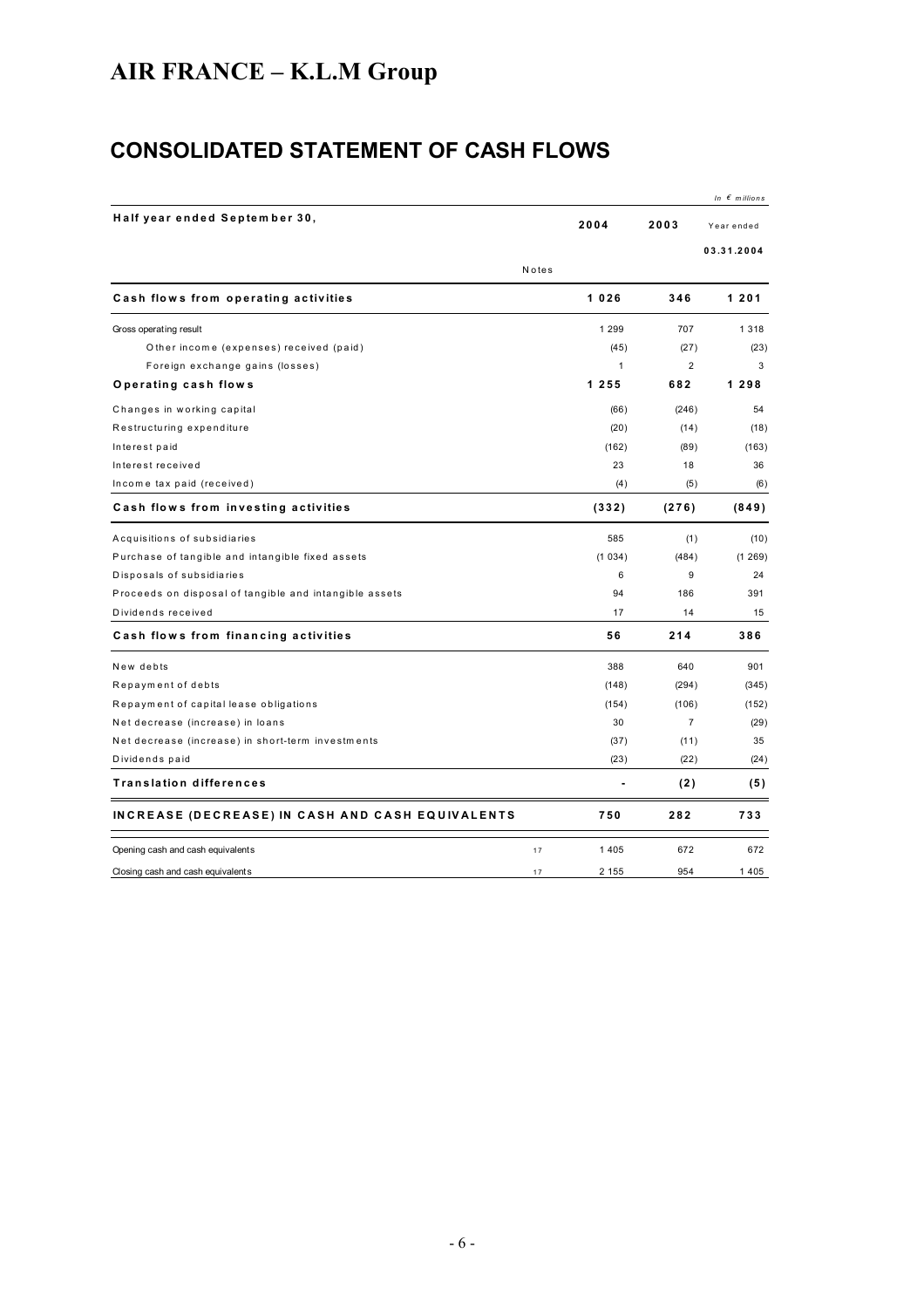# **NOTES TO THE FINANCIAL STATEMENTS**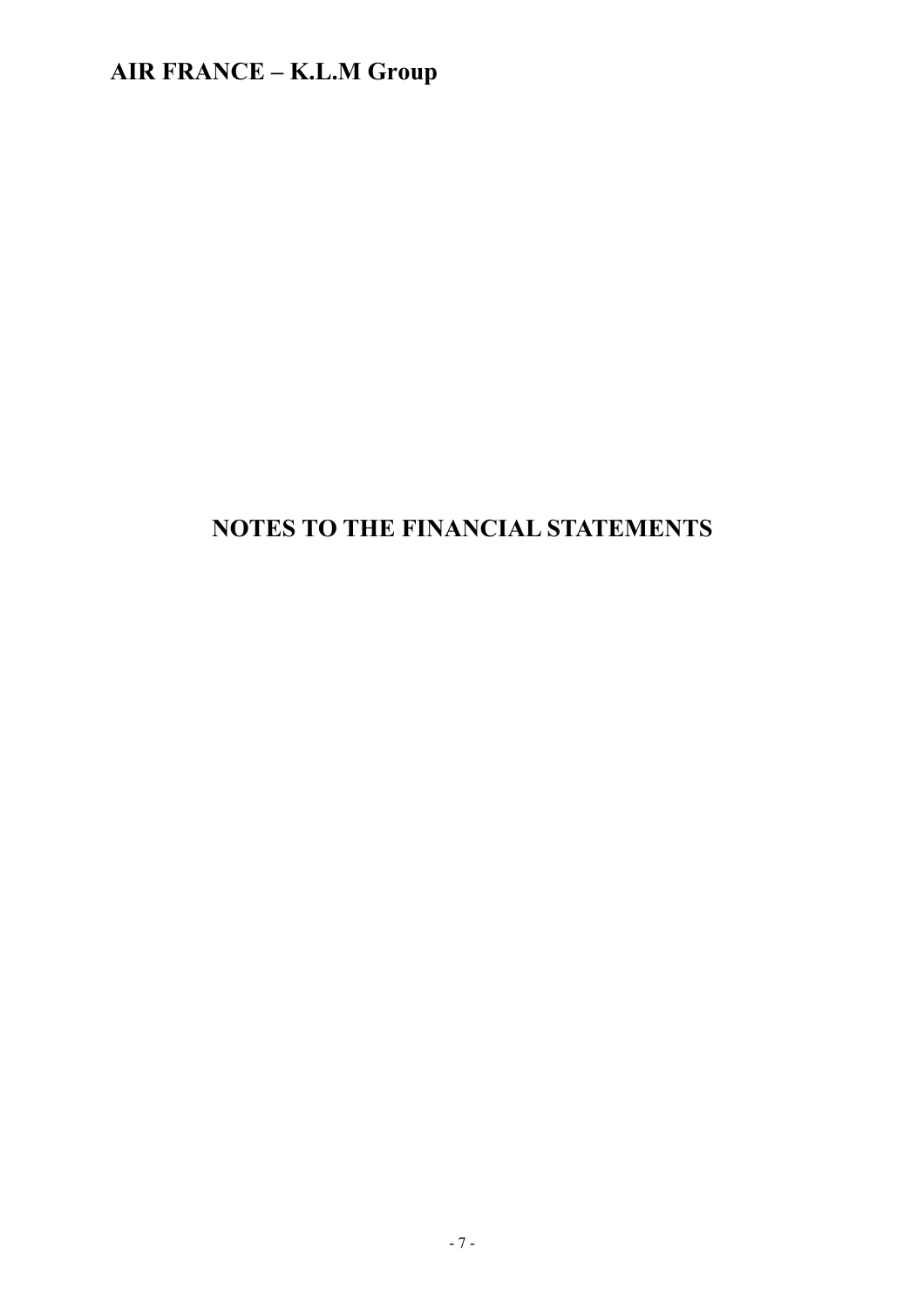#### **1. ACCOUNTING POLICIES**

The half-year consolidated financial statements have been prepared in accordance with the accounting principles and valuation methods used for the annual financial statements, in agreement with:

- Regulation 99-02 of the French accounts committee, the *Comité de Réglementation Comptable* (CRC), concerning consolidated financial statements of commercial companies and public organizations;

- Recommendation 99.R.01 of the *Conseil National de la Comptabilité* (CNC), concerning interim financial statements.

#### **2. CHANGES IN THE SCOPE OF CONSOLIDATION, COMPARABILITY AND VALUATION**

#### **2.1 - Scope of consolidation**

As of September 30, 2004, the Group included 162 companies, 139 of which are fully consolidated, 3 are proportionately consolidated and 20 are consolidated using the equity method. The change in the scope of consolidation is mainly due to the consolidation of the KLM group.

As the Exchange Offer closed in May 2004, the group's results include KLM's results over a period of five months (May to September 2004). At this date, the group holds 97.1% of the common shares of KLM stock.

In addition, the Servair group was consolidated with one quarter difference until March 31, 2004. To make up for this difference, the Servair group was consolidated over 9 months (January-September 2004) in this first half. In addition, Air France increased its stake in the Servair group by 3.1 points, from 94.5% to 97.6%. This additional stock purchase had no significant impact on the consolidated accounts closed at September 30, 2004.

#### **2.2 - Comparability**

For the purposes of comparison, a pro forma consolidated statement of income at September 30, 2003 has been prepared using methods and consolidation scope identical to those used at September 30, 2004. The unaudited pro forma income statement does not necessarily give an indication of the earnings that would have been achieved by Air France – KLM if the merger with KLM had actually taken place on the date adopted for preparing the pro forma income statement.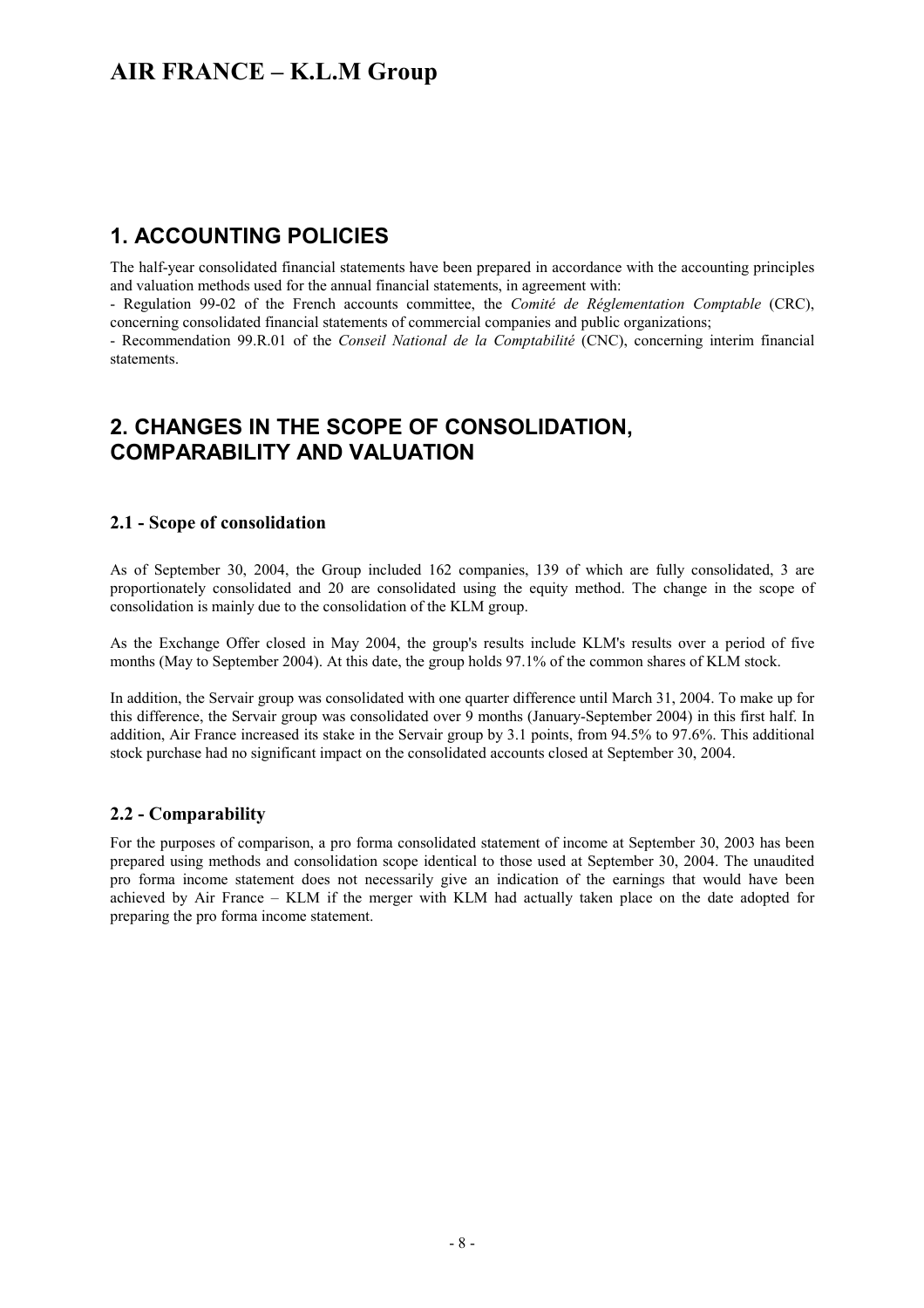#### **2.3 - Valuation**

On the basis of these (still provisional) estimates of the assets and liabilities as valued on the date of acquisition, the first consolidation of the KLM group shows a "badwill" of 976 million euros. This has been determined on the basis of an acquisition price of 797 million euros and a share of the shareholders' equity acquired of 1,773 million euros. Shareholders' equity specifically includes the adjustment to market value of the KLM group's fleet for a total of (873) million euros the recognition in the item "Other debtors" of the surplus value of the funds earmarked to cover employee retirement commitments for a total of 959 million euros.

As some valuations are still in process, this badwill may be adjusted during the appropriation period available to the group, which runs to the end of the fiscal year following the year of acquisition.

This is the case for the value of the funds allocated to cover personnel pension commitments. An in-depth review of this accounting standard is currently being carried out in order to determine whether this item may be recorded on the balance sheet.

Pending the definitive position that will be used for closing the annual accounts, the Group considers that according to accounting standards, this surplus may be recognized. However the Group has, as a precautionary measure, chosen not to amortize the portion of negative goodwill relative to the excess fund value in the second quarter.

The estimated amount of this portion came to 610 million euros at September 30, 2004. The impact of this amount on income, had it been amortized in the second quarter, would have generated an increase of approximately 30 million euros in net income.

The amortization period retained is 5 years, reflecting the length of time that the group considers reasonable for implementing the anticipated synergies, and the costs incurred in achieving them. The allocation for the period totaled 51 million euros at September 30, 2004.

Badwill is recognized in the item "Provisions for liabilities and charges" on the liabilities side of the balance sheet.

### **3. INFORMATION BY ACTIVITY AND GEOGRAPHICAL AERA**

| Half year ended September 30, |                       | 2004                |                       | 2003                | In $\epsilon$ millions<br>2003 |                     |  |
|-------------------------------|-----------------------|---------------------|-----------------------|---------------------|--------------------------------|---------------------|--|
|                               | Operating<br>revenues | Operating<br>income | Operating<br>revenues | Operating<br>income | Operating<br>revenues          | Operating<br>income |  |
|                               | Pro form a            |                     |                       |                     |                                |                     |  |
| Passenger                     | 7 5 9 7               | 349                 | 6956                  | 147                 | 5 1 6 6                        | 68                  |  |
| Cargo                         | 1 1 4 7               | 13                  | 1072                  | 3                   | 692                            | (8)                 |  |
| Maintenance                   | 377                   | 26                  | 362                   | 37                  | 263                            | 34                  |  |
| Others                        | 474                   | 69                  | 407                   | 40                  | 72                             | (6)                 |  |
| Total                         | 9595                  | 457                 | 8797                  | 227                 | 6 1 9 3                        | 88                  |  |

#### **3.1 - Information by sector of activity**

Consolidated sales revenues for the first half of the year totaled 9.6 billion euros, an increase of 9.1% over revenues for the previous pro forma first half. This increase was generated by all activity sectors, particularly passengers and cargo.

Operating income rose from 230 to 457 million euros against 227 million euros at September 30, 2003. All activities made a positive contribution to this result; passenger activity grew substantially to 349 million from 147 million euros at September 30, 2003.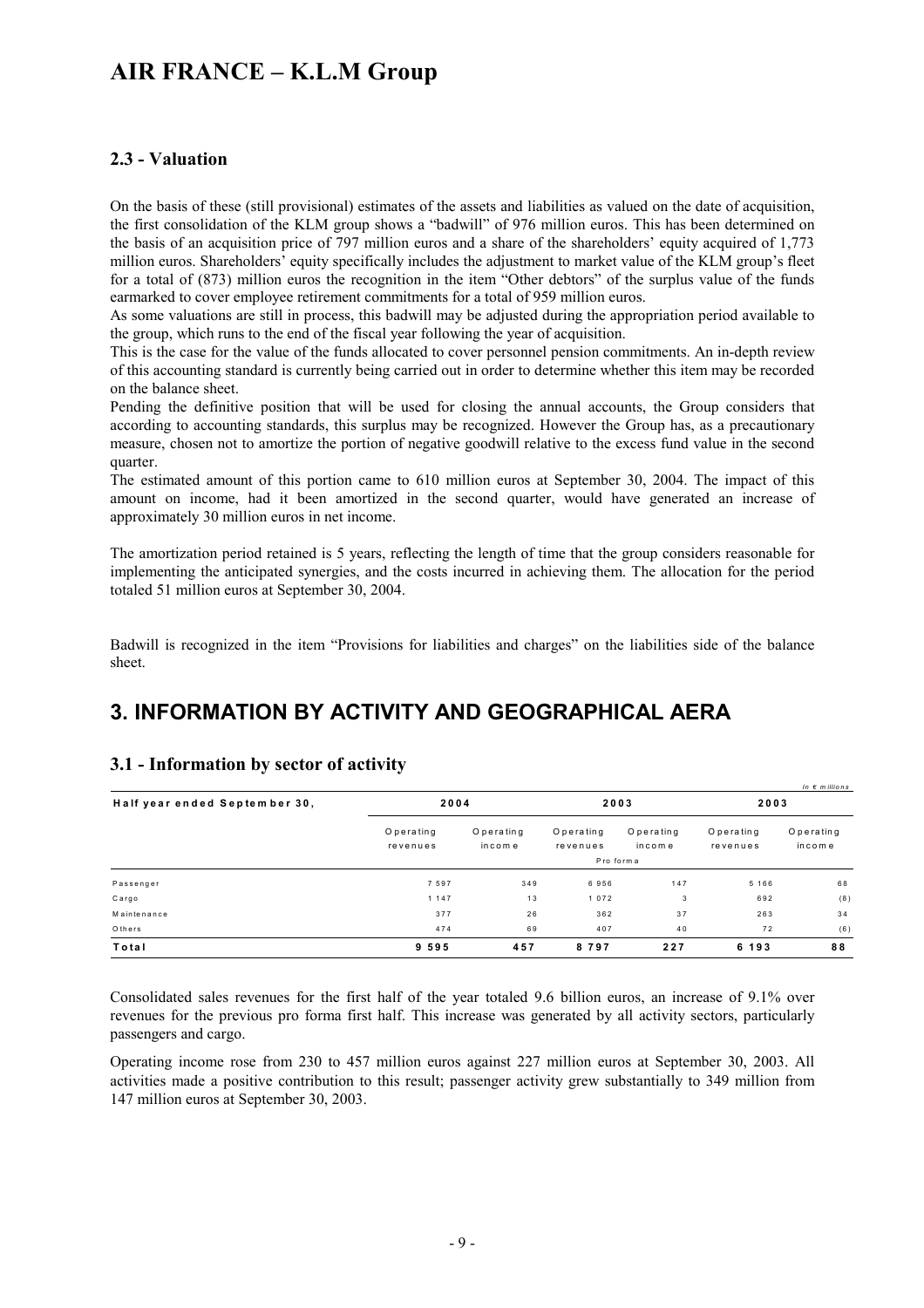#### **3.2 - Analysis of operating revenues by geographical area of sale**

|                                                |         |                     |                     |               |                          |            |                 |             |                 |                      | In $\epsilon$ millions |
|------------------------------------------------|---------|---------------------|---------------------|---------------|--------------------------|------------|-----------------|-------------|-----------------|----------------------|------------------------|
|                                                |         | Europe              | Caribbean           |               | Africa                   |            |                 | Americas    |                 | Asia                 |                        |
|                                                |         | <b>North Africa</b> |                     | French Guiana | <b>Middle East</b>       |            |                 | Polynesia   |                 | <b>New Caledonia</b> | Total                  |
|                                                |         |                     | <b>Indian Ocean</b> |               |                          |            |                 |             |                 |                      |                        |
| Half year ended September 30, 2004             |         |                     |                     |               |                          |            |                 |             |                 |                      |                        |
| Scheduled passenger                            | 4686    | (65,8%)             | 200                 | (2,8% )       | 514                      | $(7, 2\%)$ | 1 1 0 2         | $(15,5\%)$  | 616             | (8,7%                | 7 1 1 8                |
| Other passenger revenues                       | 344     | (71,8%)             | 21                  | (4,4% )       | 23                       | (4,8%      | 44              | (9,2% )     | 47              | (9,8%                | 479                    |
| <b>Total Passenger</b>                         | 5030    | (66, 2%)            | 221                 | (2,9%         | 537                      | $(7, 1\%)$ | 1 1 4 6         | $(15, 1\%)$ | 663             | (8,7%                | 7597                   |
| Cargo                                          | 511     | $(48, 1\%)$         | 22                  | (2,1% )       | 72                       | (6,8% )    | 120             | $(11,3\%)$  | 337             | (31,7%)              | 1062                   |
| Other cargo revenues                           | 60      | $(70, 6\%)$         | 3                   | $(3.5\%)$     | 3                        | $(3.5\%)$  | 9               | $(10.6\%)$  | 10              | $(11,8\%)$           | 85                     |
| <b>Total Cargo</b>                             | 571     | (49,8%)             | 25                  | (2,2% )       | 75                       | (6,5%)     | 129             | (11,2%)     | 347             | $(30, 3\%)$          | 1 1 4 7                |
| Maintenance                                    | 373     | (98,9%)             | L.                  |               | $\sim$                   | L.         |                 |             | 4               | $(1, 1\%)$           | 377                    |
| Others                                         | 455     | $(96,0\%)$          | 12                  | (2,5% )       | $\overline{7}$           | $(1, 5\%)$ |                 |             |                 |                      | 474                    |
| Total                                          | 6429    | $(66, 9\%)$         | 258                 | (2,7%)        | 619                      |            | $(6,5\%)$ 1 275 |             | $(13,3\%)$ 1014 | (10,6%)              | 9595                   |
| Half year ended September 30, 2003 (pro forma) |         |                     |                     |               |                          |            |                 |             |                 |                      |                        |
| Scheduled passenger                            | 4 3 2 8 | $(66, 3\%)$         | 233                 | $(3,6\%)$     | 475                      | (7,3% )    | 971             | $(14,9\%)$  | 516             | (7,9%                | 6523                   |
| Other passenger revenues                       | 343     | (79,3%)             | 14                  | (3,2% )       | 21                       | (4,8%      | 34              | (7,9%       | 21              | (4,8%                | 433                    |
| <b>Total Passenger</b>                         | 4671    | (67, 2%)            | 247                 | (3,6%)        | 496                      | $(7, 1\%)$ | 1005            | $(14, 4\%)$ | 537             | (7,7%                | 6956                   |
| Cargo                                          | 494     | $(50, 4\%)$         | 21                  | (2,1% )       | 72                       | (7,3% )    | 113             | $(11,5\%)$  | 282             | (28,7%)              | 982                    |
| Other cargo revenues                           | 49      | $(54, 4\%)$         | 5                   | $(5,6\%)$     | 5                        | $(5,6\%)$  | 18              | $(20,0\%)$  | 13              | $(14, 4\%)$          | 90                     |
| <b>Total Cargo</b>                             | 543     | (50,7%)             | 26                  | (2,4% )       | 77                       | (7,2% )    | 131             | $(12, 2\%)$ | 295             | (27,5%)              | 1072                   |
| Maintenance                                    | 359     | $(99, 2\%)$         |                     | ÷,            | $\overline{\phantom{a}}$ |            |                 |             | 3               | (0,8% )              | 362                    |
| Others                                         | 399     | $(98, 1\%)$         | 7                   | (1,7%         | 1                        | $(0, 2\%)$ |                 |             |                 |                      | 407                    |
| Total                                          | 5972    | $(67, 9\%)$         | 280                 | (3,2% )       | 574                      |            | $(6,5\%)$ 1 136 | (12,9%)     | 835             | $(9.5\%)$            | 8797                   |
| Half year ended September 30, 2003             |         |                     |                     |               |                          |            |                 |             |                 |                      |                        |
| Scheduled passenger                            | 3 2 7 8 | $(68, 6\%)$         | 209                 | (4,4% )       | 310                      | $(6, 5\%)$ | 660             | $(13,8\%)$  | 322             | (6,7%                | 4779                   |
| Other passenger revenues                       | 310     | $(80, 1\%)$         | 14                  | $(3.6\%)$     | 18                       | (4,7%      | 28              | (7,2%       | 17              | $(4, 4\%)$           | 387                    |
| <b>Total Passenger</b>                         | 3588    | $(69, 5\%)$         | 223                 | (4,3% )       | 328                      | (6,3% )    | 688             | $(13,3\%)$  | 339             | (6,6%)               | 5 1 6 6                |
| Cargo                                          | 328     | (53,3%)             | 20                  | (3.3%)        | 46                       | $(7.5\%)$  | 67              | $(10.9\%)$  | 154             | $(25,0\%)$           | 615                    |
| Other cargo revenues                           | 43      | (55,8%)             | 5                   | $(6,5\%)$     | 4                        | (5,2% )    | 16              | $(20,8\%)$  | 9               | (11,7%)              | 77                     |
| <b>Total Cargo</b>                             | 371     | (53, 6%)            | 25                  | (3,6%)        | 50                       | $(7, 2\%)$ | 83              | $(12,0\%)$  | 163             | (23, 6%)             | 692                    |
| Maintenance                                    | 260     | (98,9%)             | $\blacksquare$      |               | ÷,                       |            |                 |             | 3               | $(1, 1\%)$           | 263                    |
| Others                                         | 64      | (88,9%)             | 7                   | (9,7%         | 1                        | (1,4% )    |                 |             |                 |                      | 72                     |
| Total                                          | 4 2 8 3 | $(69, 2\%)$         | 255                 | (4,1%         | 379                      | $(6, 1\%)$ | 771             | $(12, 4\%)$ | 505             | (8,2%)               | 6 193                  |

Changes in sales revenues varied by geographic region; thus, the change on a pro forma basis included a 1.1 point increase from Asia and 0.4 point from the Americas, while the Africa-Middle East region remained stable, and Europe and the West Indies-Caribbean-Indian Ocean markets fell by 1 and 0.5 point respectively.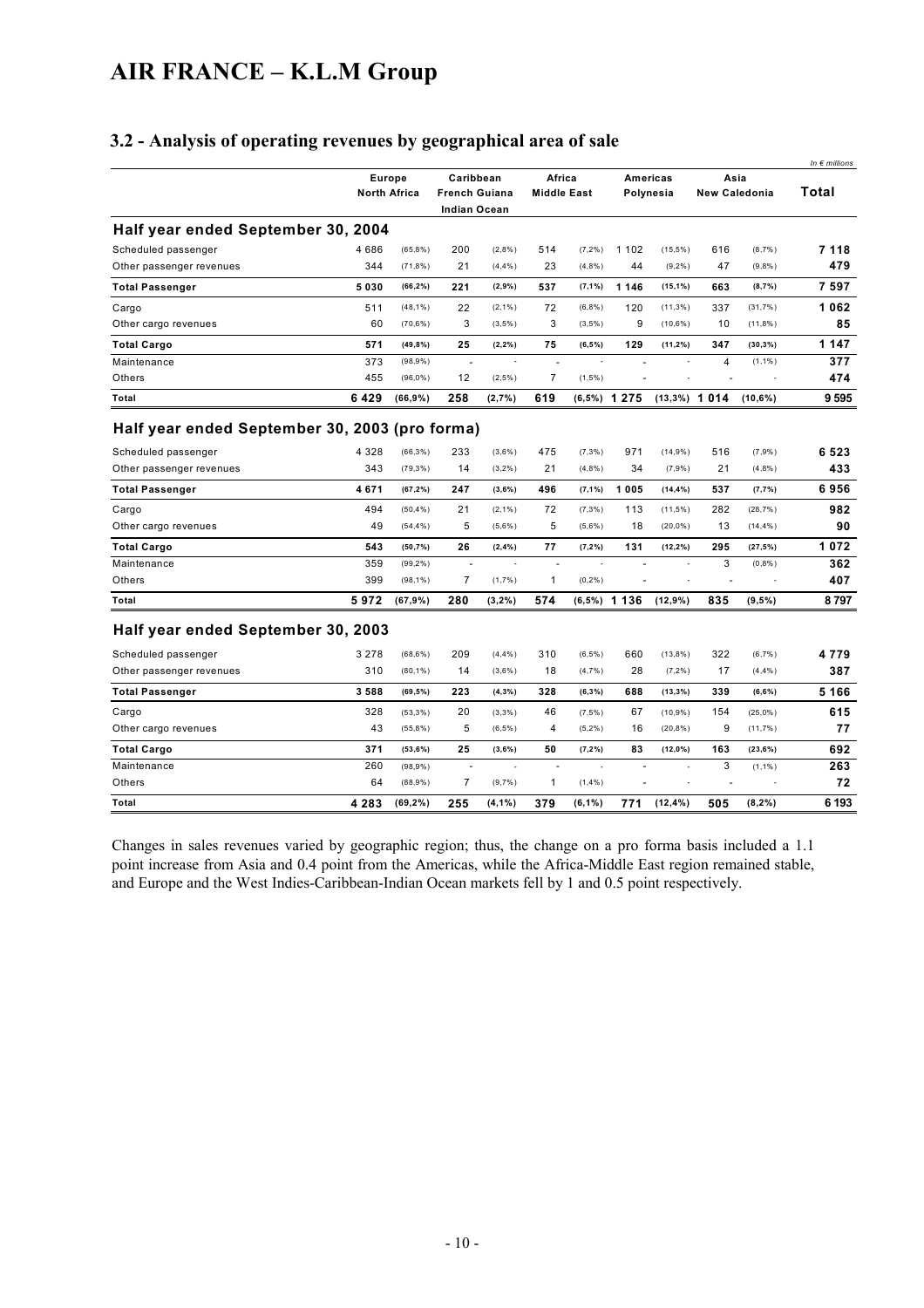|                                                  |            |                             |               |                        |            |                         |                |                         |            |                          | In $\epsilon$ millions |
|--------------------------------------------------|------------|-----------------------------|---------------|------------------------|------------|-------------------------|----------------|-------------------------|------------|--------------------------|------------------------|
|                                                  |            | Europe                      | Caribbean     |                        |            | Africa                  |                | Americas                |            | Asia                     |                        |
|                                                  |            | North Africa                | French Guiana |                        |            | Middle East             |                | Polynesia               |            | New Caledonia            | Total                  |
|                                                  |            |                             | Indian Ocean  |                        |            |                         |                |                         |            |                          |                        |
| Half year ended September 30, 2004               |            |                             |               |                        |            |                         |                |                         |            |                          |                        |
| Scheduled passenger                              | 3 0 5 8    | (42.9%                      | 538           | (7.6% )                | 934        | $(13.1\%)$              | 570            | $(22, 1\%)$             | 1 0 1 8    | $(14, 3\%)$              | 7 1 1 8                |
| Cargo                                            | 96         | (9.0%                       | 87            | (8.2%)                 | 133        | (12.5%                  | 297            | (28.0%                  | 449        | (42.3% )                 | 1062                   |
| Total                                            | 3 1 5 4    | (38,7%)                     | 625           | $(7,6\%)$ 1            | 067        | $(13,0\%)$              | 1867           | $(22,8\%)$ 1 4 6 7      |            | $(17, 9\%)$              | 8 1 8 0                |
| Half year ended September 30, (pro forma)        |            |                             |               |                        |            |                         |                |                         |            |                          |                        |
| Scheduled passenger<br>O ther passenger revenues | 2893<br>99 | $(44, 4\% )$<br>$(10, 1\%)$ | 626<br>82     | (9.6% )<br>$(8, 4\% )$ | 834<br>120 | (12,8% )<br>$(12, 2\%)$ | 1 4 1 8<br>277 | (21.7% )<br>$(28, 2\%)$ | 752<br>404 | (11,5% )<br>$(41, 1\% )$ | 6523<br>982            |
| Total                                            | 2992       | $(39, 9\%)$                 | 708           | $(9, 4\%)$             | 954        | (12,7%)                 | 1695           | $(22, 6\%)$             | 1 1 5 6    | $(15, 4\%)$              | 7505                   |
| Half year ended September 30, 2003               |            |                             |               |                        |            |                         |                |                         |            |                          |                        |
| Scheduled passenger                              | 2 2 7 3    | (47.5% )                    | 536           | (11.2% )               | 524        | (11,0%                  | 994            | (20.8% )                | 452        | (9.5% )                  | 4779                   |
| O ther passenger revenues                        | 88         | (14.4% )                    | 75            | (12.2%                 | 74         | (12,0%                  | 170            | (27.6% )                | 208        | (33.8%)                  | 615                    |
| Total                                            | 2 3 6 1    | (43,8%                      | 611           | (11,3%                 | 598        | $(11, 1\%)$             | 1 1 6 4        | $(21, 6\%)$             | 660        | $(12, 2\%)$              | 5 3 9 4                |

#### **3.3 - Analysis of operating revenues by geographical area of destination**

Changes in revenues by network also showed variations. Asia's share of revenues rose 2.5 points and Africa-Middle East gained 0.3 point, while the share of the markets in the West Indies-Caribbean-Indian Ocean, Europe and the Americas fell by 1.8, 1.2 , and 0.2 point respectively.

## **4. EXTERNAL EXPENSES**

.

|                                            |         |                 |         | In $\epsilon$ millions |  |
|--------------------------------------------|---------|-----------------|---------|------------------------|--|
| Half year ended September 30,              | 2004    | 2003            | 2003    | Variation              |  |
|                                            |         | <b>Proforma</b> |         |                        |  |
| Aircraft fuel                              | 1 2 4 8 | 985             | 657     | 26,7%                  |  |
| Chartering costs                           | 268     | 237             | 193     | 13,1%                  |  |
| Aircraft operating lease costs             | 316     | 312             | 239     | 1,3%                   |  |
| Landing fees and en route charges          | 736     | 680             | 454     | 8,2%                   |  |
| Catering                                   | 210     | 191             | 154     | 9,9%                   |  |
| Handling charges and other operating costs | 538     | 533             | 379     | 0,9%                   |  |
| Aircraft maintenance costs                 | 321     | 300             | 186     | 7.0%                   |  |
| Commercial and distribution costs          | 730     | 725             | 533     | 0.7%                   |  |
| Other external expenses                    | 941     | 889             | 578     | 5,8%                   |  |
| <b>Total</b>                               | 5 3 0 8 | 4852            | 3373    | 9,4%                   |  |
| Excluding aircraft fuel                    | 4 0 6 0 | 3867            | 2 7 1 6 | 5,0%                   |  |

External charges were up 9.4% at September 30, 2004, increasing from 4.85 billion euros to 5.30 billion euros. This change, close to the growth in the group's available seats  $(+ 9.6\%\%$  in EASK), is due primarily to fuel costs which rose significantly because of the surge in oil prices. Excluding fuel, the growth in external charges was limited to 5.0%.

Aircraft charters rose 13.1% to 268 million euros at September 30, 2004, up from 237 million euros in the previous half, due to greater use of code shares with some of our partners (such as Korean Air, Japan Airlines, and Vietnam Airlines) and as a result of the implementation of Air France's new "Dedicate" product.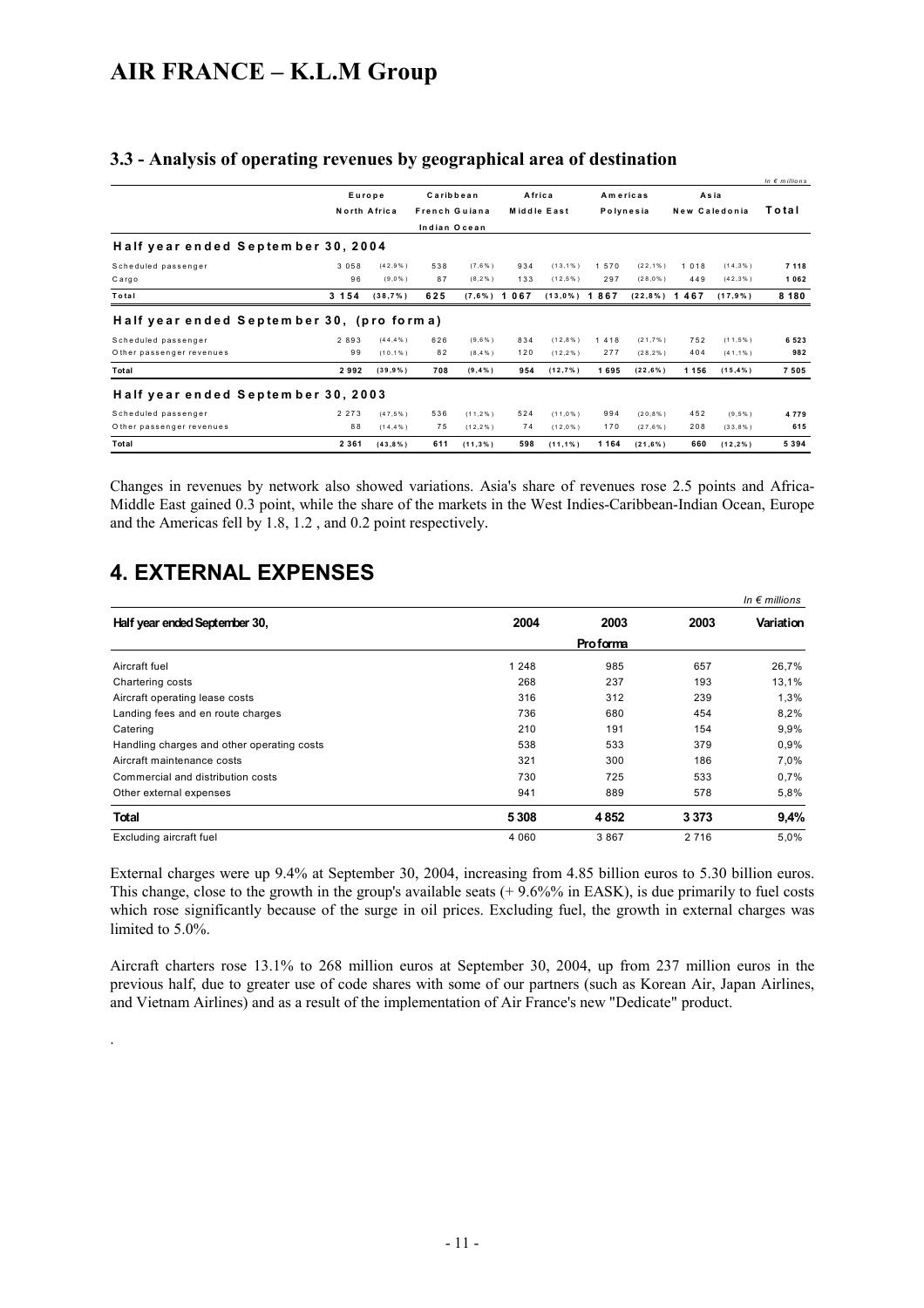### **5. SALARIES AND NUMBER OF EMPLOYEES**

#### **5.1 - Salaries and related costs**

|                               |         |          |      | In $\epsilon$ millions |
|-------------------------------|---------|----------|------|------------------------|
| Half year ended September 30, | 2004    | 2003     | 2003 | Variation              |
|                               |         | Proforma |      |                        |
| By cost category              |         |          |      |                        |
| Wages and salaries            | 2 1 8 5 | 2 1 3 5  | 1511 | 2,3%                   |
| Pension contributions         | 198     | 194      | 118  | 2,1%                   |
| Social security contributions | 537     | 506      | 431  | 6,1%                   |
| Amount capitalized            | (46)    | (59)     | (35) | $-22,0%$               |
| <b>Total</b>                  | 2874    | 2776     | 2025 | 3,5%                   |
| By geographical area          |         |          |      |                        |
| France                        | 1992    | 1900     | 1899 | 4,8%                   |
| Overseas territories          | 5       | 5        | 5    | 0,0%                   |
| Abroad                        | 877     | 871      | 121  | 0,7%                   |
| <b>Total</b>                  | 2874    | 2776     | 2025 | 3,5%                   |

Personnel costs totaled 2.87 billion euros versus 2.78 billion euros at September 30, 2003, an increase of 3.5% in personnel on a constant consolidation basis, and down 1.1% to 102 607 employees. This increase is primarily the result of a reduction in the allowances for social costs that had been granted, in France, for the change to the 35 hour working week.

#### **5.2 - Average number of employees**

| Half year ended September 30, | 2004    | 2003     | 2003    | <b>Variation</b> |
|-------------------------------|---------|----------|---------|------------------|
|                               |         | Proforma |         |                  |
| <b>Total</b>                  | 102 607 | 103796   | 71855   | $-1,1%$          |
| Fligth deck crew              | 7 7 9 2 | 7 8 0 4  | 5012    | $-0,2%$          |
| Cabin crew                    | 19 941  | 20 10 2  | 13 24 2 | $-0.8%$          |
| Groundstaff                   | 74 874  | 75 890   | 53 601  | $-1,3%$          |
| Management                    | 12 975  | 12 737   | 9 1 3 8 | 1,9%             |
| Supervisors                   | 29 245  | 29 135   | 20 699  | 0,4%             |
| Other staff                   | 32 654  | 34 018   | 23 7 64 | $-4,0%$          |
| Pilots and cabin crew         | 26 078  | 26 153   | 17 295  | $-0,3%$          |
| Instructors                   | 993     | 1 0 6 5  | 646     | $-6.8%$          |
| Management                    | 662     | 688      | 313     | $-3.8%$          |

The above number of employees is calculated on a weighted average basis based on actual paid presence.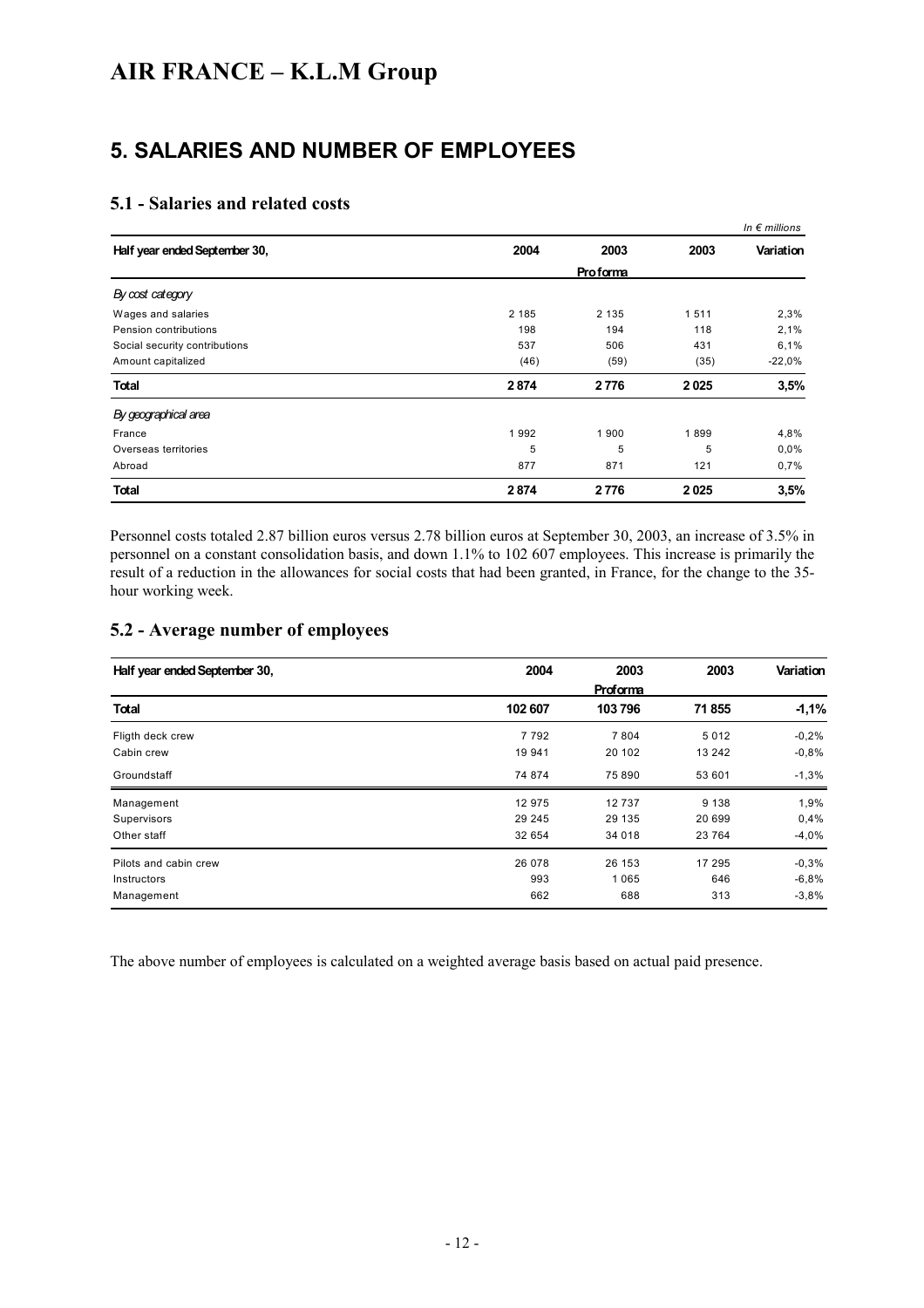### **6. DEPRECIATION AND AMORTIZATION**

|                                         |      |                 |                | In $\epsilon$ millions |
|-----------------------------------------|------|-----------------|----------------|------------------------|
| Half year ended September 30,           | 2004 | 2003            | 2003           | Variation              |
|                                         |      | <b>Proforma</b> |                |                        |
| Net charge to depreciation/amortization | 794  | 802             | 604            | -1.0%                  |
| - Intangible fixed assets               | 24   | 24              | 18             | $0.0\%$                |
| - Flight equipment                      | 656  | 669             | 514            | $-1,9%$                |
| - Other property, plant and equipment   | 114  | 109             | 72             | 4,6%                   |
| Net charge to operating provisions      | 24   | 25              | 14             |                        |
| - Fixed assets                          |      | (4)             | (6)            |                        |
| - Inventories                           |      | $\overline{2}$  | $\overline{2}$ |                        |
| - Trade receivable                      |      | 5               | 5              |                        |
| - Liabilities and charges               | 22   | 22              | 13             |                        |
| <b>Total</b>                            | 818  | 827             | 618            | $-1,1%$                |

## **7. NET FINANCIAL CHARGES**

| Half year ended September 30,      | 2004  | $2003$ <sup>(1)</sup> | Variation |
|------------------------------------|-------|-----------------------|-----------|
| <b>Financial expenses</b>          | (145) | (71)                  | 104,2%    |
| - Loan interest                    | (62)  | (48)                  | 29,2%     |
| - Lease interest                   | (73)  | (28)                  | 160,7%    |
| - Capitalized interest             | 13    | 10                    | 30,0%     |
| - Other financial expenses         | (23)  | (5)                   | 360,0%    |
| <b>Financial income</b>            | 66    | 20                    | 230,0%    |
| - Interest on securities           | 3     |                       | 200,0%    |
| - Net gains on securities          | 16    | 12                    | 33,3%     |
| - Other financial income           | 47    |                       | 571,4%    |
| Net charges                        | (79)  | (51)                  | 54,9%     |
| Foreign exchange losses, net       | (14)  | 25                    |           |
| Net (charge) release to provisions | (23)  | 20                    |           |
| <b>Total</b>                       | (116) | (6)                   |           |

*In € millions*

 $(1)$  with a constant group structure

The interest rate used in the calculation of capitalized interest for the half year ended September 30, 2004 was  $3.67\%$ .

Foreign exchange gains for the period include an unrealized net gain of EUR 12 million (against a net gain of EUR 23 million for the period ended September 30, 2003).

The item "Other financial income" includes a financial gain of 27.6 million euros arising from the financing contract for one of the Air France aircraft. The realization of this gain and the determination of its amount were subject to the outcome of a financial agreement between Air France and the financial organization at a date close to the debt's maturity. This final agreement was reached on July 21, 2004.

"Other financial income" includes also dividends received from non consolidated companies in the amount of EUR 5 million for the half year ended September 30, 2004 (compared with EUR 3 million for the half year ended September 30, 2003).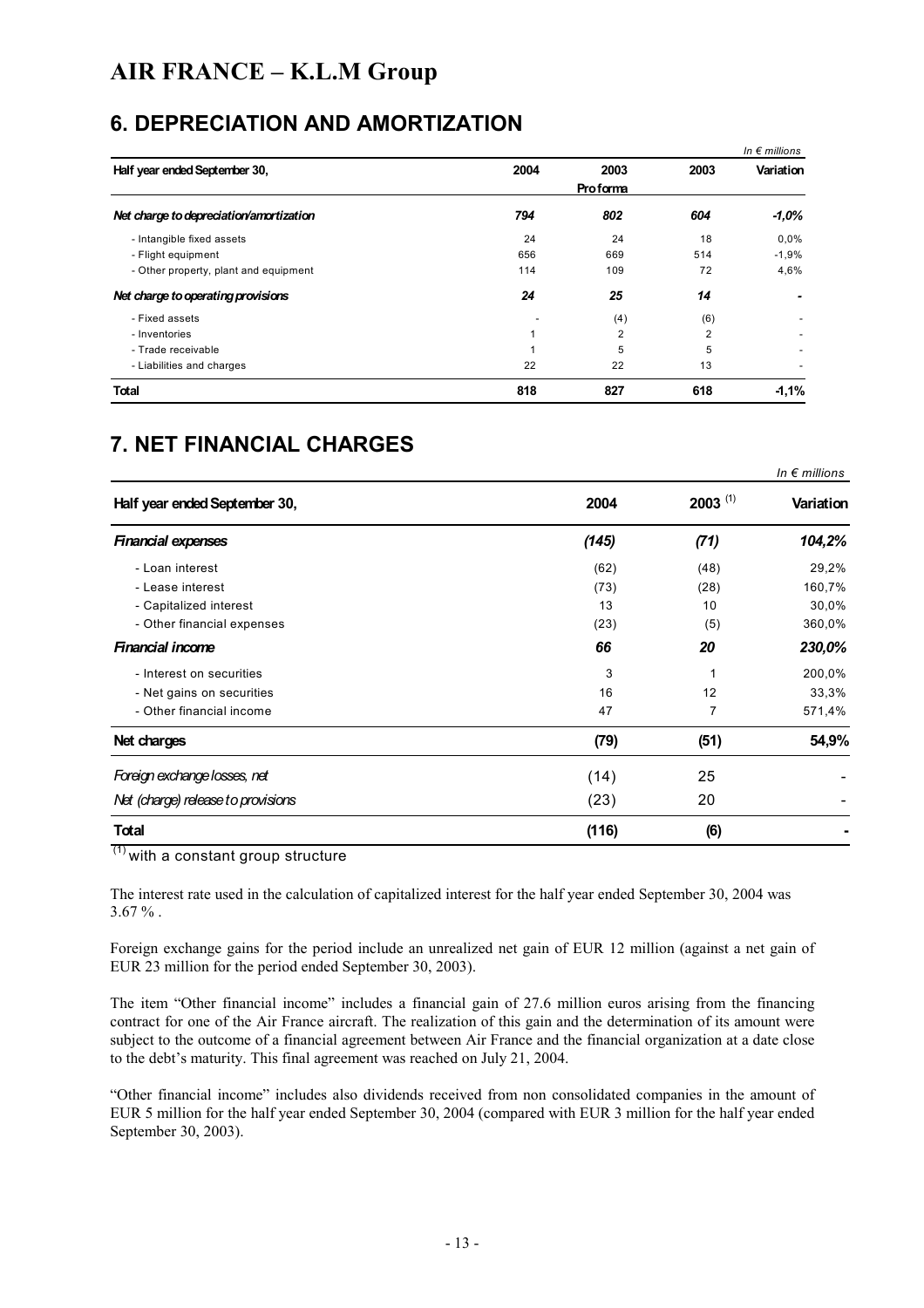## **8. INCOME TAX**

|                               |       | In $\epsilon$ millions |
|-------------------------------|-------|------------------------|
| Half year ended September 30, | 2004  | $2003^{(1)}$           |
| Current tax charge            | (3)   | (3)                    |
| Deferred tax credit (charge)  | (118) | (29)                   |
| Total tax credit (charge)     | (121) | (32)                   |

 $<sup>(1)</sup>$  with a constant group structure</sup>

The current tax charge relates to amounts paid or payable in the short term to the tax authorities in respect of the current year, in accordance with the regulations prevailing in various countries and any applicable treaties.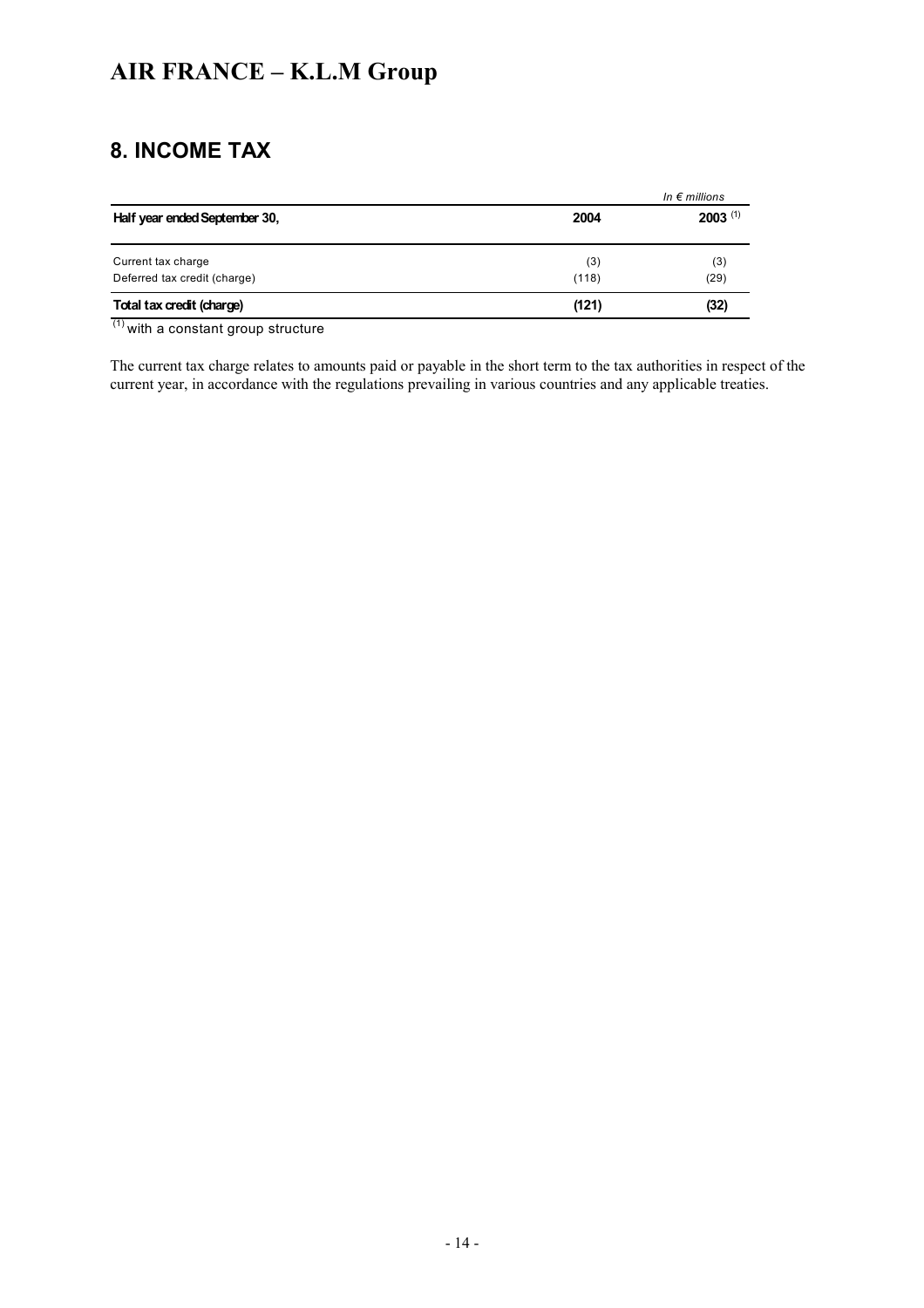## **9. EARNINGS PER SHARE**

|                                                                        |             | Innumber of shares |
|------------------------------------------------------------------------|-------------|--------------------|
| Half year ended September 30,                                          | 2004        | 2003               |
| <i><b>Meighted average of :</b></i>                                    |             |                    |
| - ordinary shares issued                                               | 260 438 781 | 219 780 887        |
| - treasury stock held regarding stock option plan                      | (3685758)   | (1249464)          |
| - treasury stock held to regulate stock market price                   | (1863037)   | (1621935)          |
| Number of shares used in the calculation of basic earnings per share   | 254 889 986 | 216 909 488        |
| Number of shares used in the calculation of diluted earnings per share | 254 889 986 | 216 909 488        |

As the exercise price for the equity warrants for new or existing shares was at 20 euros, they were not used in calculating diluted earnings per share.

Income used to calculate earnings per share breaks down as follows:

|                                                     |      | In $\epsilon$ millions |
|-----------------------------------------------------|------|------------------------|
| Half year ended September 30,                       | 2004 | 2003                   |
| Income used to calculate basic earnings per share   | 296  | 52                     |
| Income used to calculate diluted earnings per share | 296  | 52                     |
|                                                     |      | In $\epsilon$          |
| Basic earnings (loss) per share                     | 1.16 | 0,24                   |
| Diluted earnings (loss) per share                   | 1.16 | 0.24                   |

## **10. PROPERTY AND EQUIPMENT**

|                            |         |                          |          |         |                      | In $\epsilon$ millions |
|----------------------------|---------|--------------------------|----------|---------|----------------------|------------------------|
|                            |         | As of September 30, 2004 |          |         | As of March 31, 2004 |                        |
|                            | Gross   | Accumulated              | Net book | Gross   | Accumulated          | Net book               |
|                            | value   | depreciation             | value    | value   | depreciation         | value                  |
| Owned aircraft             | 9841    | 4 4 8 2                  | 5 3 5 9  | 7688    | 3463                 | 4 2 2 5                |
| Leased aircraft            | 5513    | 2 2 0 1                  | 3 3 1 2  | 2 0 6 0 | 689                  | 1 3 7 1                |
| Other                      | 2797    | 789                      | 2 0 0 8  | 1791    | 436                  | 1 3 5 5                |
| <b>Flight equipment</b>    | 18 151  | 7472                     | 10679    | 11 539  | 4588                 | 6951                   |
| Land & buildings           | 2 2 2 6 | 1093                     | 1 1 3 3  | 1 1 6 5 | 640                  | 525                    |
| Equipment & fittings       | 1 1 7 0 | 873                      | 297      | 594     | 436                  | 158                    |
| Other                      | 995     | 580                      | 415      | 757     | 485                  | 272                    |
| Other property & equipment | 4391    | 2546                     | 1845     | 2516    | 1561                 | 955                    |
| <b>Total</b>               | 22542   | 10018                    | 12 5 24  | 14 0 55 | 6 1 4 9              | 7906                   |

The net book value of aircraft acquired subject to a reservation of ownership clause totaled EUR 379 million as of September 30, 2004 (EUR 358 million as of March 31, 2004).

The net book value of other property and equipment financed under capital lease amounts to EUR 165 million as of September 30, 2004 (EUR 172 as of March 31, 2004).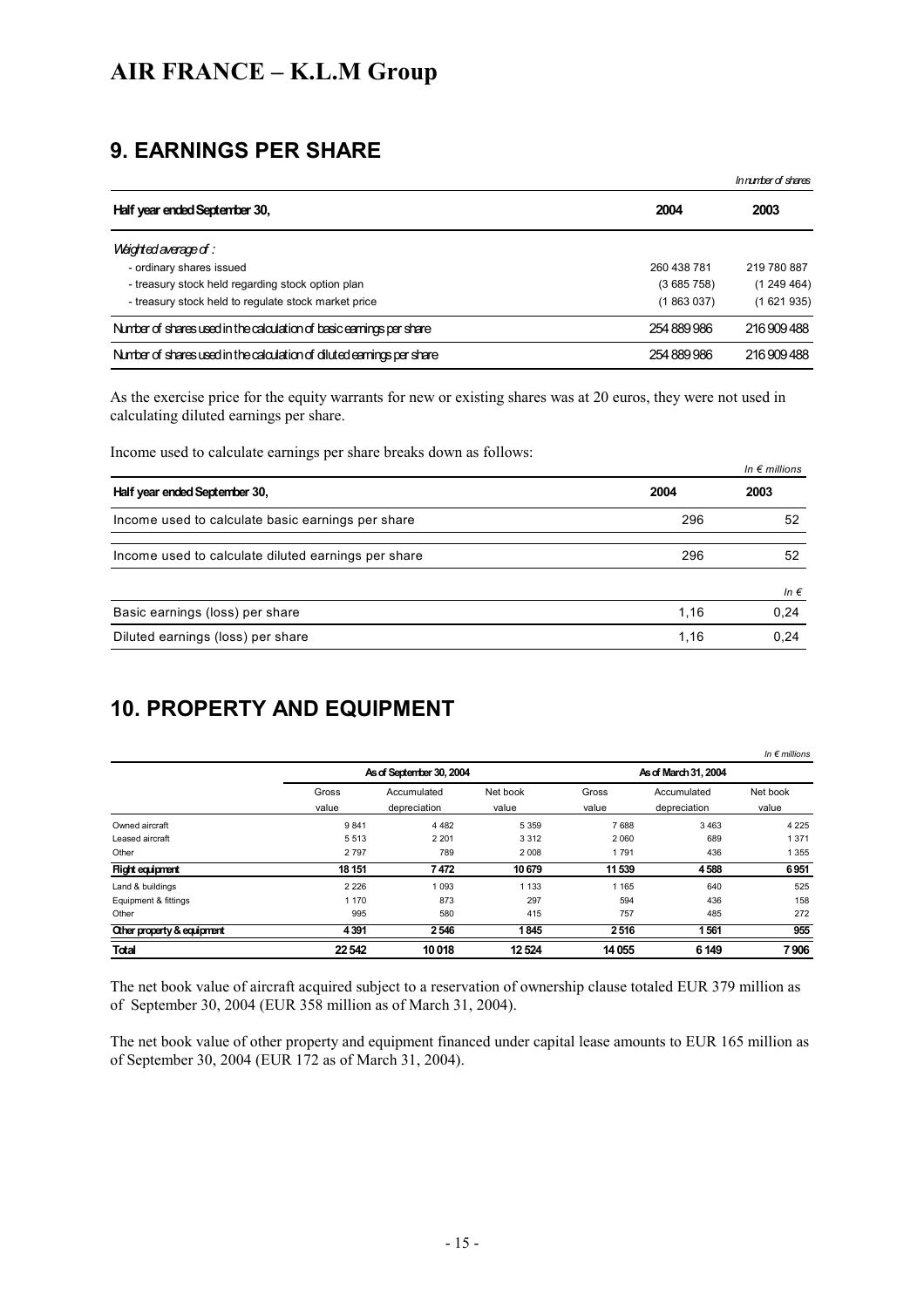## **11. STOCKHOLDERS' EQUITY**

The public exchange offer for KLM shares to Air France-KLM shares took place in May 2004. A total of 49,602,631 new shares representing a capital increase of 422 million euros, with paid-in capital of 346 million euros against which was charged the costs incurred in the public exchange offer of (11) million euros. At September 30, 2004, the share capital of Air France-KLM was divided into 269,383,518 shares. Each share is entitled to one vote.

With earnings of 296 million euros, distributed dividends of (17) million euros and accounting for the acquisition cost for the period through treasury shares (33) million euros, the group share of shareholders' equity amounts to 5,068 million euros.

#### **11.1 - Breakdown of stock and voting rights**

|                                               | As of September 30, 2004 |                    | As of March 31, 2004 |                    |
|-----------------------------------------------|--------------------------|--------------------|----------------------|--------------------|
|                                               | % stock                  | % of voting rights | % stock              | % of voting rights |
| <b>French State</b>                           | 44,1                     | 45,3               | 54.0                 | 54,6               |
| Employees and former employees <sup>(1)</sup> | 9,4                      | 9,7                | 12,8                 | 12,9               |
| Treasury stock <sup>(2)</sup>                 | 2,8                      |                    | 1,1                  |                    |
| Other                                         | 43.7                     | 45.0               | 32.1                 | 32,5               |
| Total                                         | 100                      | 100                | 100                  | 100                |

(1) Personnel and former employees identified in funds or by a Sicovam code.

 $^{(2)}$  The general shareholders meeting from September 28, 1999 has adopted a plan for purchasing its own shares in order to provide certain

categories of its personnel with incentive plans. The number of shares maximum authorised to be purchased was 3,525,000. Whitin this autorisation, the company purchased 1,249,464 of its own shares during the period ending March 31, 2000.

#### **11.2 - Retained earnings**

|                        |                          | In $\epsilon$ millions |
|------------------------|--------------------------|------------------------|
| As of                  | 09.30.2004               | 03.31.2004             |
| Distributable reserves | $\overline{\phantom{0}}$ | 366                    |
| Treasury stock         | (51)                     | (18)                   |
| Other reserves         | 1 0 2 0                  | 1501                   |
| Net income             | 296                      | 93                     |
| <b>Total</b>           | 1 2 6 5                  | 1942                   |

At September 30, 2004, the item "Retained earnings for distribution" corresponds to that of Air France-KLM (March 31, 2004: Air France), the holding company for the Air France and KLM shares. Other reserves include the aggregate results of consolidated subsidiaries.

#### **11.3 - Treasury stock**

At September 30, 2004, the Air France-K.L.M Group held 3,078,165 shares of its own stock under stock option plans. Those shares are recorded in the item "Other marketable securities". In addition, the Air France-K.L.M group holds 4,460,893 of its own shares (1.66% of the capital) without specific allocation as of this date. These shares are deducted from reserves.

#### **11.4 - Other securities giving access to common stock**

Following the Exchange Offer, 45,093,299 Equity Warrants for new or existing shares [*Bons d'Acquisition et/ou de Souscription d'Actions* (BASA)] were issued. 3 BASA will give the right to purchase and/or subscribe to 2 new or existing shares of Air France-K.L.M. stock, with a par value of 8.50 euros, at an exercise price of 20 euros per Air France-K.L.M share. BASA holders will have the option, at any time during a 24-month period beginning November 2005, to obtain new or existing shares, at the company's discretion, in exchange for the BASA. The maximum potential increase in the equity capital of Air France-K.L.M is 601 million euros.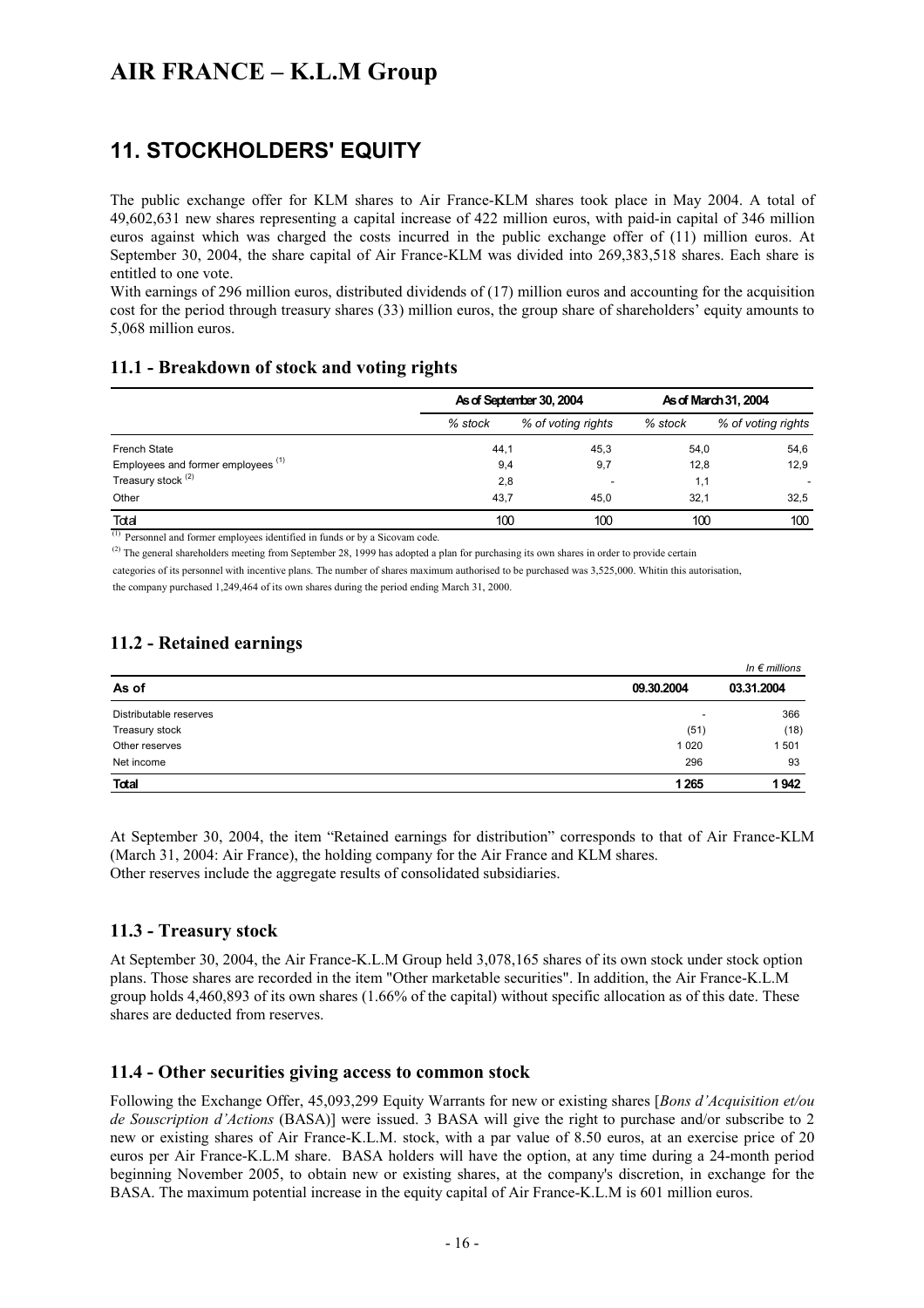### **12. PROVISIONS FOR LIABILITIES AND CHARGES**

|                                                                    |            | In $\epsilon$ millions |
|--------------------------------------------------------------------|------------|------------------------|
| As of                                                              | 09.30.2004 | 03.31.2004             |
| Provisions for pensions and termination payments on retirement (1) | 806        | 636                    |
| Provisions for restitution for aircraft under operating leases     | 323        | 275                    |
| Restructuring provisions                                           | 49         | 13                     |
| Provisions for third party litigations                             | 22         | 23                     |
| Other provisions for liabilities and charges                       | 100        | 92                     |
| Negative goodwill (2)                                              | 925        |                        |
| <b>Total</b>                                                       | 2 2 2 5    | 1039                   |
| Of which short-term                                                | 333        | 261                    |

(1) French Law 2003-775 of August 21, 2003 amended the pension rules in France that stipulated, in particular, the impossibility of retirement before age 65 or retirement subject to a minimum number of vested quarters between the ages of 60 and 65. As a result of the privatization of Air France on May 5, 2004, the current statutory regulations will have to be adapted to harmonize with the ordinary law regulations.

All employees are eligible for a statutory retirement indemnity calculated on the basis of seniority, which may be allocated on or after the age of 60. Cabin crew are also eligible for a special retirement indemnity available under certain conditions on or after the age of 50.

Air France has a period of two years in which to sign a sector agreement as required by the implementation of the pensions reform law.

In the event that this agreement is not signed, the service termination indemnity, if it is maintained as is (retirement at age 60), may be awarded only in cases of voluntary retirement and would, as a result, be subject to social security taxes. If there is a change in the rules, the impact of this provision would generate an additional cost, spread over time, to the annual charge.

Moreover, as regards flight deck and cabin crew, under the regulations pilots must retire at age 60 and cabin crew at age 55. French law 2004-734 July 26, 2004 of the civil aviation code, does not change the age for retirement, but may change the type of lay-off classified in the past as a "case of *force majeure*", if reclassification of ground staff fails. This type of lay-off which derives from a government action is not normally subject to the Delalande tax. If this is not the case, the impact of this additional cost would be booked as an actuarial variance and spread over the average residual period of the employee's term of employment.

To date, Air France does not have sufficiently detailed work data and assumptions to allow it to calculate the impact that these new provisions may have on commitments to employees.

In addition, Air France remains confident regarding the result of negotiations designed to reach a sector agreement.

(2) Details of this item are given in paragraph 2.3 – Valuation.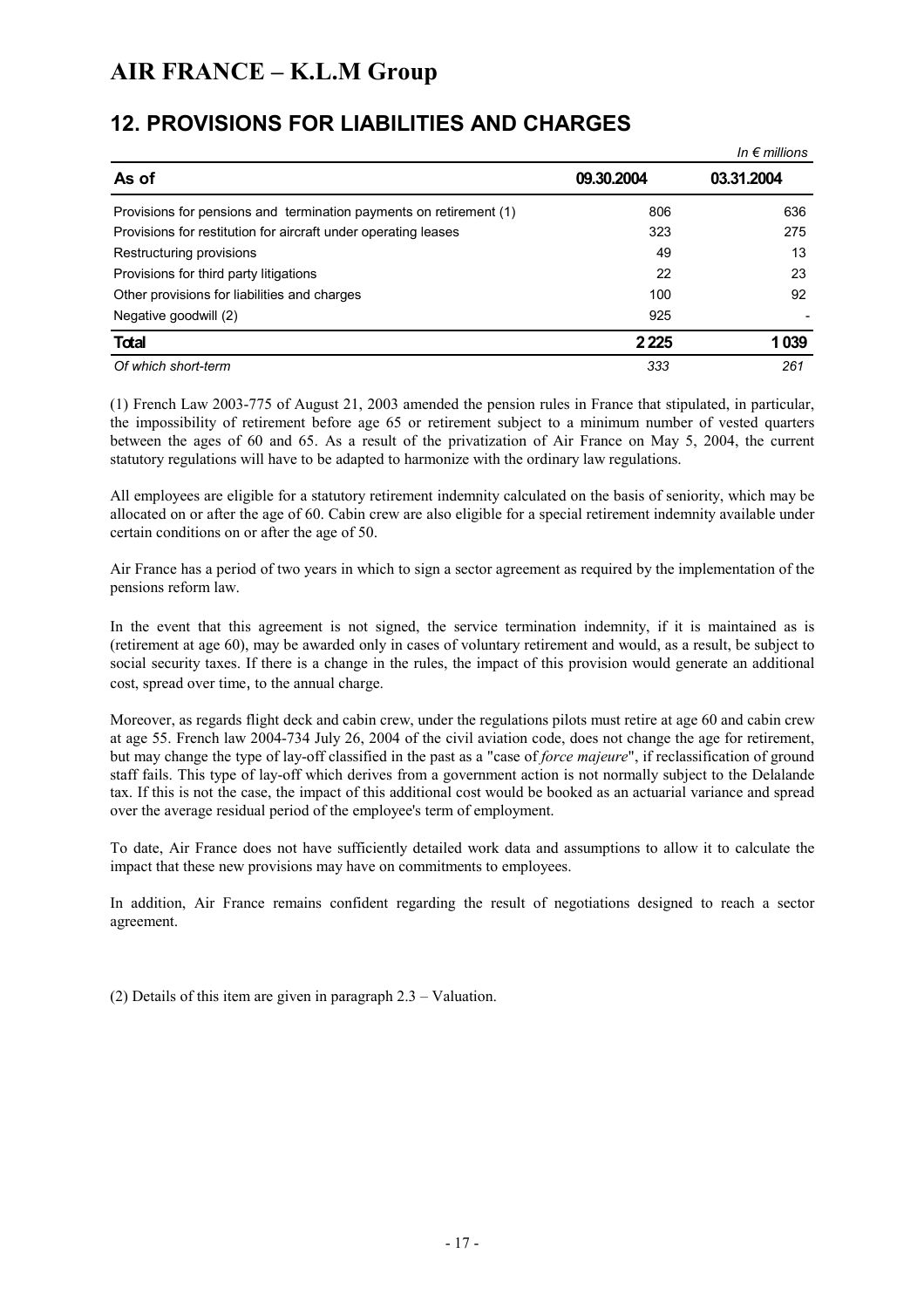|  |  |  | <b>13. SHORT AND LONG-TERM DEBT AND CAPITAL LEASES</b> |  |
|--|--|--|--------------------------------------------------------|--|
|--|--|--|--------------------------------------------------------|--|

|                                                           |            | In $\epsilon$ millions |
|-----------------------------------------------------------|------------|------------------------|
| As of                                                     | 09.30.2004 | 03.31.2004             |
| Perpetual subordinated loan stock                         | 580        | 116                    |
| <b>Bonds</b>                                              |            | 18                     |
| Capital-lease obligations                                 | 4 0 3 6    | 1453                   |
| Other long-term loans                                     | 3 1 1 5    | 2461                   |
| Accrued interest not yet due                              | 102        | 43                     |
| Bond redemption premiums                                  |            |                        |
| Long-term debt and capital leases <sup>(1)</sup>          | 7833       | 4091                   |
| Borrowings with short-termoriginal maturities             |            |                        |
| Commercial paper                                          | 20         |                        |
| Short-term bank finance facilities and similar facilities | 227        | 289                    |
| <b>Short-termdebts</b>                                    | 247        | 289                    |
| Total short and long-term debt and capital leases         | 8080       | 4 3 8 0                |
| $\overline{1/1/2}$ Less than one year                     | 798        | 429                    |

The change in financial liabilities is primarily due to the change in the scope of consolidation.

As of September 30, 2004, the group had unused borrowing capacity of EUR 1 billion under syndicated multicurrency revolving credit lines facilities which expire in August 2006. Furthermore, the Group benefits from medium-term credit facilities totaling EUR 50 million, EUR 22 million of which has been drawn as of September 30, 2004. Repayment deadlines vary between October 2004 and October 2006.

#### **13.1 - Analysis by currency**

|                  |                | In $\epsilon$ millions |
|------------------|----------------|------------------------|
| As of            | 09.30.2004     | 03.31.2004             |
| Euro             | 6678           | 3720                   |
| <b>USD</b>       | 760            | 366                    |
| CHF              | 278            | ٠                      |
| <b>JPY</b>       | 28             | ۰                      |
| GBP              | 85             |                        |
| Other currencies | $\overline{4}$ | 5                      |
| Total            | 7833           | 4091                   |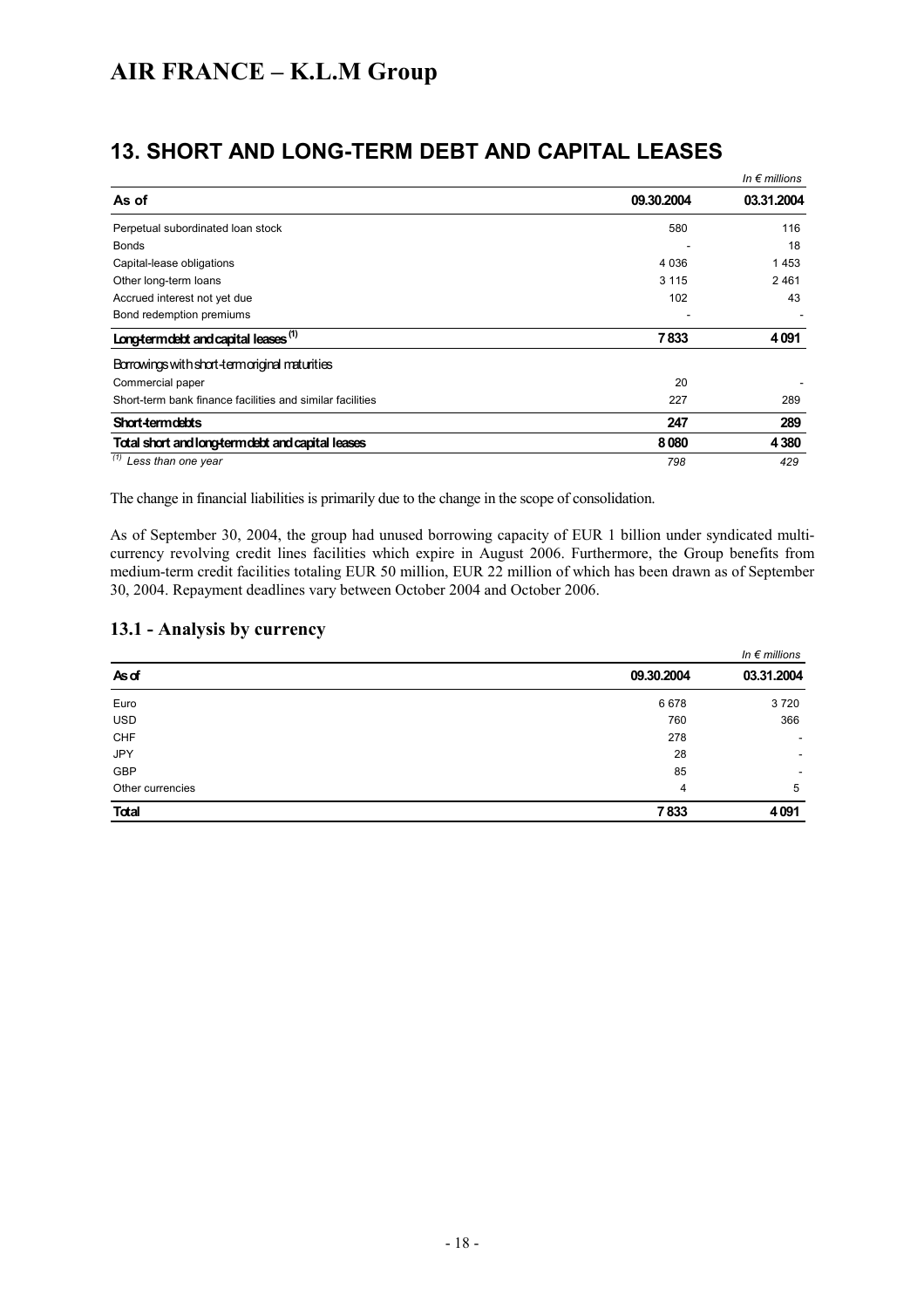## **14. LEASES**

### **14.1 - Capital leases**

|                         |                | In $\epsilon$ millions |
|-------------------------|----------------|------------------------|
| Asof                    | 09.30.2004     | 03.31.2004             |
| Aircraft                | 4 1 9 9        | 1439                   |
| <b>Buildings</b>        | 223            | 230                    |
| Equipment               | $\overline{2}$ | 3                      |
| <b>Total</b>            | 4424           | 1672                   |
| $\sim$ $\sim$<br>$\sim$ |                |                        |

\* amounts not discounted

#### **14.2 - Operating leases**

|                                                    |            | In $\epsilon$ millions |
|----------------------------------------------------|------------|------------------------|
| <b>As</b> of                                       | 09.30.2004 | 03.31.2004             |
| Aircraft                                           | 3 1 7 9    | 2287                   |
| والمتعدد والمكاف العماميا وتعتدد والمدورة الافتراط |            |                        |

\* amounts not discounted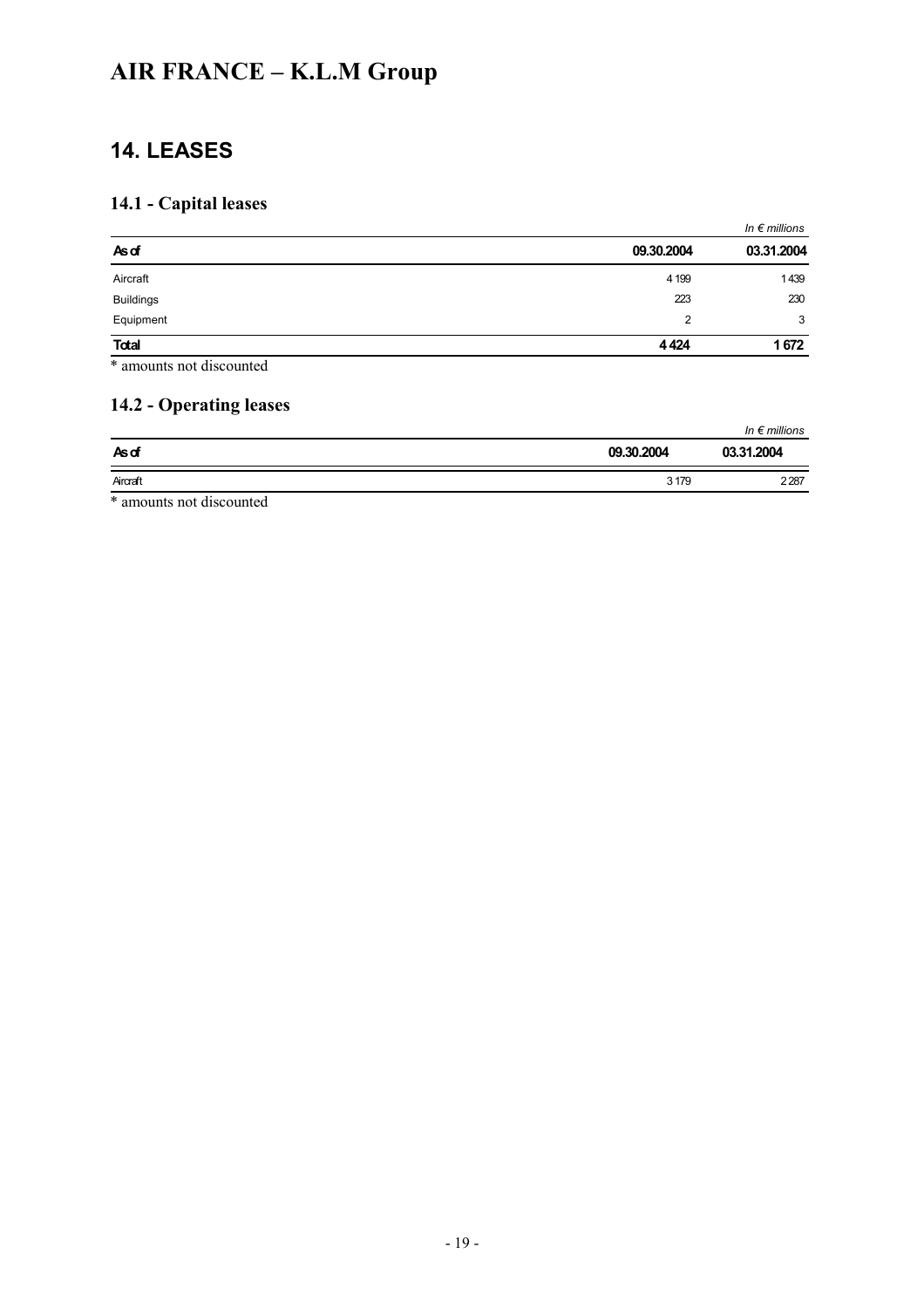### **15. FLIGHT EQUIPMENT ORDERS**

Due dates for commitments in respect of flight equipment orders are as follows :

|              |            | $m \epsilon$ munous |
|--------------|------------|---------------------|
| Asof         | 09.30.2004 | 03.31.2004          |
| $Y + 1$      | 727        | 779                 |
| $Y + 2$      | 763        | 839                 |
| $Y + 3$      | 757        | 332                 |
| $Y + 4$      | 253        | 375                 |
| $Y + 5$      | 354        | 590                 |
| > 5 years    | 250        | 261                 |
| <b>Total</b> | 3 1 0 4    | 3 1 7 6             |
|              |            |                     |

*In € millions*

These commitments relate to amounts in USD which are converted into euros at September 30 and March 31, 2004 exchange rates.

#### **Air France sub-group**

Air France's order books with Airbus and Boeing did not change substantially over the first half of 2004-05, and there were no new orders or options exercised. The total number of aircraft on order, which was 40 units at the end of March 2004, was 32 at the end of September 2004. This decline is the result of both ongoing deliveries as expected for existing orders and postponed deliveries decided in the fall of 2003 (note: this operation involving 2 A330-200 and 4 medium-haul planes was intended to adjust capacity to the downturn in traffic caused by the war in Iraq and the SARS epidemic).

#### *Medium-haul:*

One A318 entered in service in April 2004, bringing the A318 fleet operated to 6 planes in the summer of 2004. The other changes involved the four aircraft included in the postponed operation: 1 A321, 1 A319 and 2 A320, which all entered service over the period from April 2004 to July 2004.

#### *Long-haul*:

The first deliveries of 777-300ER occurred over the period. At the end of September 2004, Air France operated a fleet of 4 of these aircraft, including 2 purchased and 2 used under operating leases. This new long-haul model is an extended version of the 777-200ER of which Air France already operates a fleet of 25 aircraft. The consolidated financial statements at September 30, 2004 include an Airbus A330-200. This aircraft is held by the Nogues, a company created specifically in connection with the postponed deliveries described above, and which is consolidated in the financial statements at September 30, 2004.

#### *Regional companies fleet:*

Firm orders of the Air France group include 2 CRJ 700 and 8 Embraer 145.

#### **KLM sub-group**

The order books of the KLM group include commitments to Boeing and Airbus.

#### *Medium-haul:*

At the end of September 2004, the KLM group had one firm orders for B737 and 13 options on this same type of aircraft.

#### *Long-haul:*

The order book of the KLM group includes 1 B777-200ER, which will be delivered in December 2004, and six A330-200, the first of which is to be delivered in August 2005.

#### *Regional companies fleet:*

The KLM group has also agreed to acquire one Fokker 70.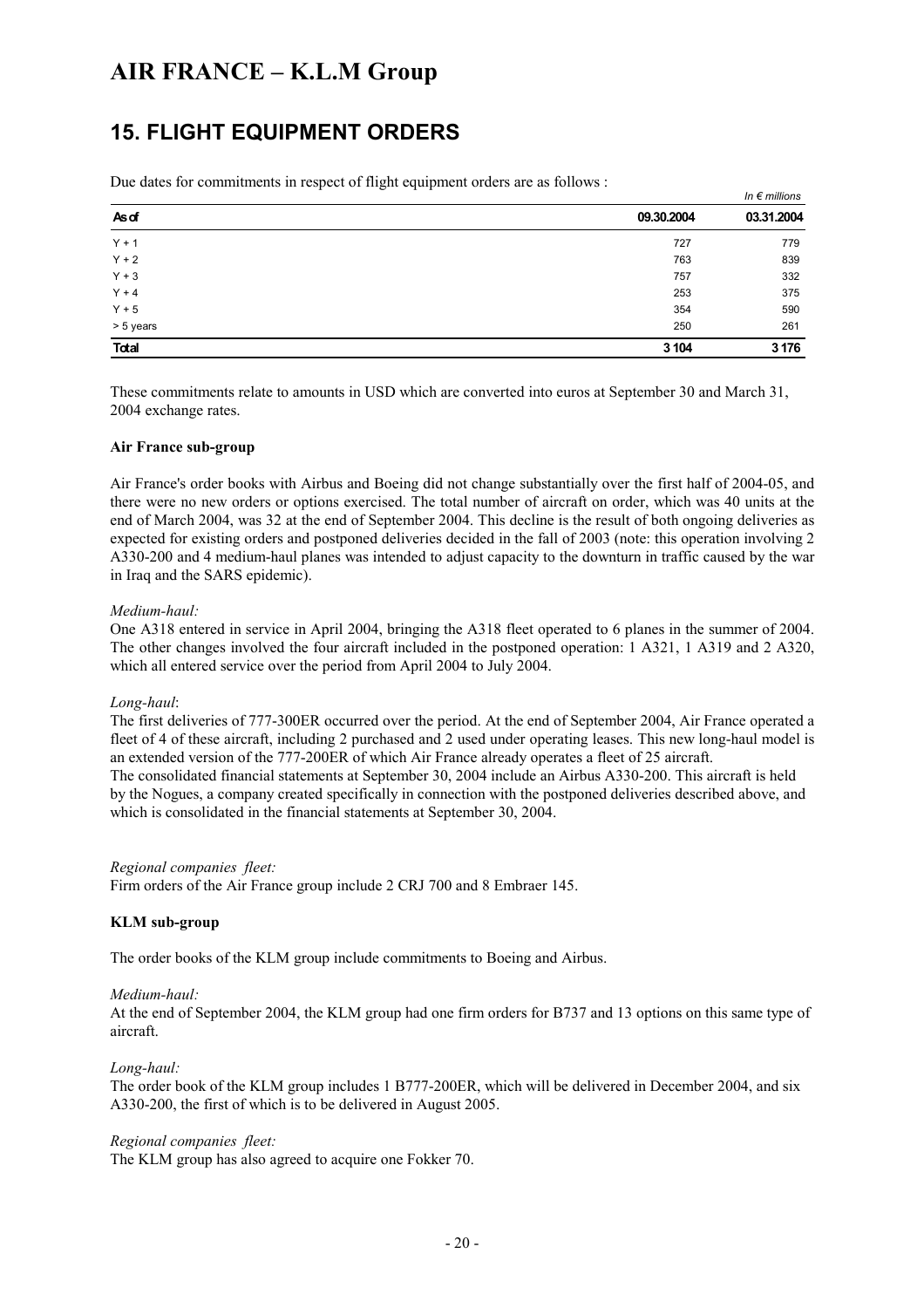| Aircraft type  | Asdf       | <b>Tobe delivered in</b> | $Y+1$                    | $Y+2$                        | $Y + 3$                  | $Y+4$                    | $Y + 5$                  | > 5 years               |
|----------------|------------|--------------------------|--------------------------|------------------------------|--------------------------|--------------------------|--------------------------|-------------------------|
| A318           | 09.30.2004 | Firm orders              | 3                        | 4                            | $\overline{c}$           | L,                       |                          |                         |
|                |            | options                  | $\tilde{\phantom{a}}$    | $\blacksquare$               | 5                        | 2                        |                          |                         |
|                | 03.31.2004 | Firm orders              | $\overline{4}$           | 3                            | $\mathbf{3}$             | L.                       | ÷                        |                         |
|                |            | options                  | $\overline{a}$           | $\blacksquare$               | 5                        | 2                        | L,                       | 3                       |
| A319           | 09.30.2004 | Firm orders              | $\mathbf{1}$             | $\mathbf{1}$                 | $\overline{\phantom{a}}$ | ä,                       | ä,                       |                         |
|                |            | options                  |                          |                              | -                        | ٠                        |                          |                         |
|                | 03.31.2004 | Firm orders              | $\mathbf{1}$             | $\overline{2}$               | $\overline{\phantom{a}}$ |                          | $\overline{a}$           |                         |
|                |            | options                  | $\overline{a}$           | $\blacksquare$               | $\overline{\phantom{a}}$ | $\overline{a}$           | $\overline{a}$           |                         |
| A320           | 09.30.2004 | Firm orders              | ÷,                       |                              |                          |                          |                          |                         |
|                |            | options                  | $\overline{\phantom{a}}$ | $\overline{\phantom{a}}$     | $\overline{\mathbf{c}}$  | 1                        | $\overline{\phantom{a}}$ |                         |
|                | 03.31.2004 | Firm orders              | $\overline{2}$           |                              | L,                       |                          |                          |                         |
|                |            | options                  | $\overline{\phantom{a}}$ | $\overline{a}$               | $\overline{a}$           | Ĭ.                       | $\overline{a}$           |                         |
| A321           | 09.30.2004 | Firm orders              | $\overline{\phantom{a}}$ | L,                           | ÷,                       |                          | ÷,                       |                         |
|                |            | options                  | $\overline{\phantom{a}}$ | $\overline{\phantom{a}}$     | $\overline{\phantom{a}}$ | $\overline{\phantom{a}}$ | $\tilde{\phantom{a}}$    |                         |
|                | 03.31.2004 | Firm orders              | $\mathbf{1}$             | L,                           | L,                       | ÷,                       | ÷,                       |                         |
|                |            | options                  | $\overline{a}$           | $\overline{a}$               | $\overline{a}$           | $\overline{\phantom{a}}$ | $\overline{a}$           |                         |
| A330           | 09.30.2004 |                          | $\overline{2}$           | $\overline{4}$               | $\overline{2}$           | ÷.                       | ÷                        |                         |
|                |            | Firm orders              |                          |                              |                          |                          |                          |                         |
|                | 03.31.2004 | options                  |                          | $\overline{a}$               | 2                        | 1                        |                          |                         |
|                |            | Firm orders              | ä,                       | 3<br>$\mathbf{1}$            |                          |                          | $\overline{\phantom{a}}$ |                         |
|                |            | options                  | ۰                        |                              | 2                        | 2                        |                          | 1                       |
| A380           | 09.30.2004 | Firm orders              | ä,                       | L,                           | $\mathsf 3$              | $\mathbf 2$              | 3                        | $\sqrt{2}$              |
|                |            | options                  | $\blacksquare$           | $\overline{a}$               | $\tilde{\phantom{a}}$    | $\overline{\phantom{a}}$ | $\pmb{\mathcal{1}}$      | 3                       |
|                | 03.31.2004 | Firm orders              | ÷                        | L.                           | ÷.                       | 3                        | $\mathbf 5$              | $\boldsymbol{2}$        |
|                |            | options                  | ä,                       | $\overline{\phantom{a}}$     | $\overline{\phantom{a}}$ | $\blacksquare$           | $\overline{c}$           | $\overline{\mathbf{c}}$ |
| <b>B737</b>    | 09.30.2004 | Firm orders              | $\mathbf{1}$             | ÷,                           | $\overline{\phantom{a}}$ | ÷,                       | $\overline{a}$           |                         |
|                |            | options                  | $\blacksquare$           | 2                            | $\overline{7}$           | 2                        | 2                        |                         |
|                | 03.31.2004 | Firm orders              | $\overline{\phantom{a}}$ | ÷,                           | $\overline{\phantom{a}}$ | ÷,                       | ÷,                       |                         |
|                |            | options                  | $\overline{a}$           | $\overline{a}$               | $\blacksquare$           | $\overline{a}$           | $\overline{a}$           |                         |
| <b>B747</b>    | 09.30.2004 | Firm orders              | $\mathbf{1}$             | $\qquad \qquad \blacksquare$ | $\overline{a}$           | $\overline{a}$           | $\overline{a}$           |                         |
|                |            | options                  | $\overline{\phantom{a}}$ | $\overline{\phantom{a}}$     | $\overline{\phantom{a}}$ | $\overline{\phantom{a}}$ |                          |                         |
|                | 03.31.2004 | Firm orders              | $\overline{\phantom{a}}$ | $\mathbf{1}$                 | $\overline{\phantom{a}}$ | $\overline{\phantom{a}}$ | $\overline{\phantom{a}}$ |                         |
|                |            | options                  | ä,                       | $\overline{\phantom{a}}$     | $\tilde{\phantom{a}}$    | $\tilde{\phantom{a}}$    | ä,                       |                         |
| <b>B777</b>    | 09.30.2004 | Firm orders              | 3                        | 3                            | 3                        | $\overline{a}$           | $\overline{a}$           |                         |
|                |            | options                  | $\tilde{\phantom{a}}$    | $\overline{\phantom{a}}$     | 3                        | 3                        | 4                        |                         |
|                | 03.31.2004 | Firm orders              | 3                        | 5                            | $\overline{2}$           | ÷                        | ÷                        |                         |
|                |            | options                  |                          |                              | $\overline{\mathbf{c}}$  | 4                        | 3                        | $\mathbf{1}$            |
| Entraer 145    | 09.30.2004 | Firm orders              | $\mathbf{1}$             | 5                            | $\mathbf 2$              | ÷                        | $\overline{a}$           |                         |
|                |            | options                  | $\overline{\phantom{a}}$ | $\overline{\phantom{a}}$     | $\blacksquare$           |                          |                          |                         |
|                | 03.31.2004 | Firm orders              | $\mathbf{1}$             | 5                            | $\boldsymbol{2}$         |                          |                          |                         |
|                |            | options                  | $\overline{a}$           | $\overline{\phantom{a}}$     | $\overline{\phantom{a}}$ |                          |                          |                         |
| <b>CRJ 700</b> | 09.30.2004 |                          | $\overline{2}$           | $\overline{\phantom{a}}$     | $\overline{\phantom{a}}$ | $\mathbf{2}$             | $\overline{\phantom{a}}$ | $\mathbf{1}$            |
|                |            | Firm orders              |                          |                              |                          |                          |                          |                         |
|                | 03.31.2004 | options                  |                          |                              |                          |                          |                          |                         |
|                |            | Firm orders              | 1                        | $\mathbf{1}$                 | $\overline{a}$           |                          | ٠                        |                         |
|                |            | options                  |                          |                              |                          |                          |                          |                         |
| Fokker 70      | 09.30.2004 | Firm orders              | $\mathbf{1}$             |                              |                          |                          |                          |                         |
|                |            | options                  |                          |                              |                          |                          |                          |                         |
|                | 03.31.2004 | Firm orders              | $\overline{\phantom{a}}$ |                              |                          |                          |                          |                         |
|                |            | options                  |                          |                              |                          |                          |                          |                         |
|                |            |                          |                          |                              |                          |                          |                          |                         |

Group's commitments concern the following aircraft :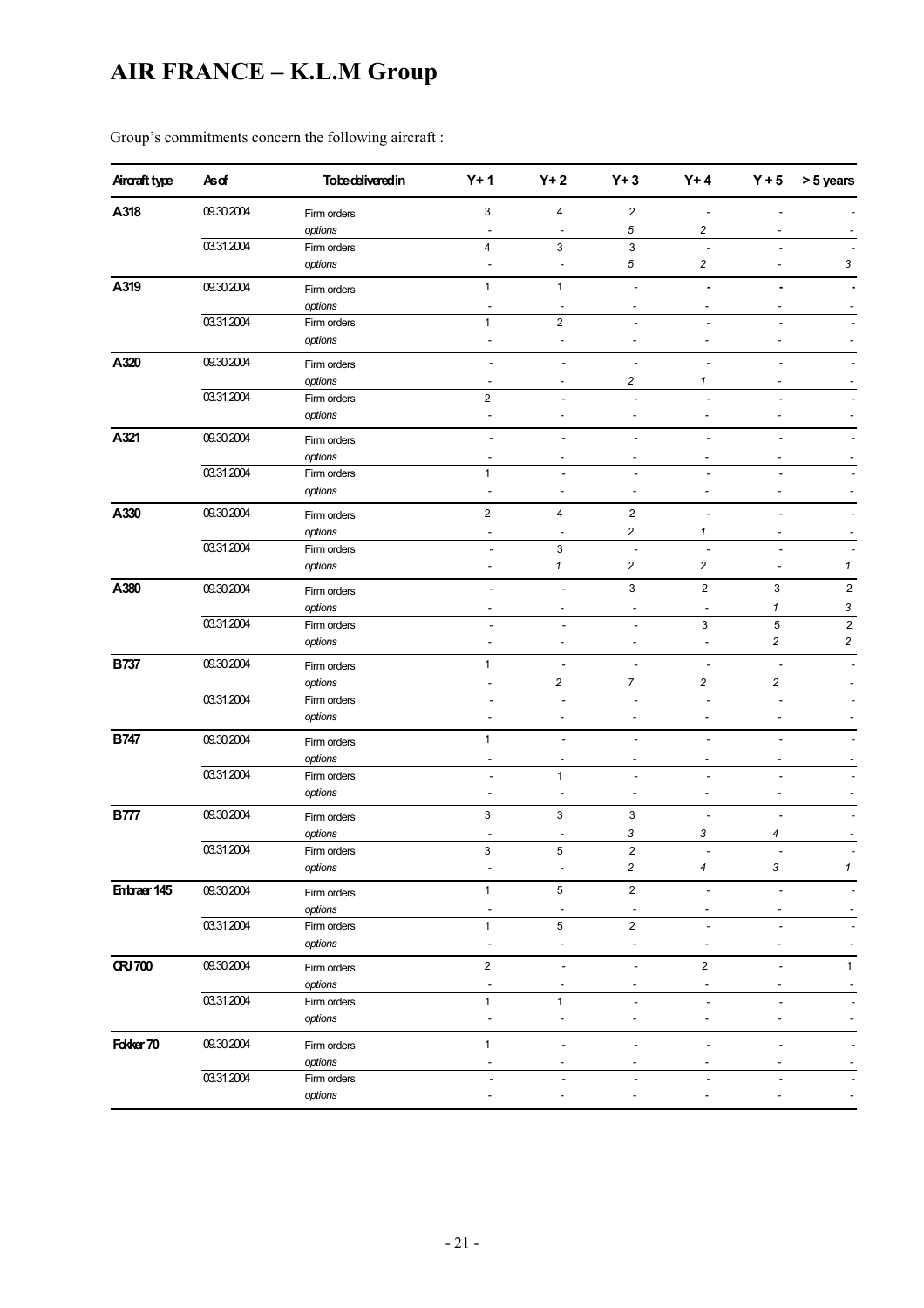### **16 LITIGATION AND COURT ACTION**

To the company's knowledge, there is no other litigation, arbitration or unusual event that could have or has had in the recent past a material impact on the financial position, earnings, business or holdings of the group.

#### **HALL litigation**

In June 2000, several travel agents in the state of North Carolina in the United States, as well as the professional association to which they belonged (Association of Retail Travel Agents), filed suit in a North Carolina Federal Court against several major American airlines for collusion, following a reduction in 1999 of commissions paid to the agents by these companies for the issue of tickets. In 2002, these same travel agents gradually drew three major European airlines, including Air France and KLM, into the proceedings. The suit initiated by the travel agents was recognized as a class action suit by the court hearing the case. The amount of damages claimed jointly and severally against the airlines, for the alleged losses, totals USD 17,500,000,000. The amount could be tripled should the US legislation governing collusion be applied. Air France and KLM believe the collusion charge is without merit and will seek its dismissal before the ruling court. In its decision of October 30, 2003, the Court dismissed the travel agents' claims and cleared all the US and European airlines involved in the suit. The plaintiffs have appealed this decision before the Court of Richmond (Virginia), which is expected to issue its ruling early in 2005.

No provision has been recorded in this regard.

#### **TAM Travel litigation**

A certain number of travel agents, who were initially plaintiffs in the Hall case, decided to sue individually in another Federal Court. This litigation is identical to the Hall case. Pursuant to US Federal law, the case has been assigned to an Ohio Court which, in a pre-trial ruling handed down on May 3, 2004, dismissed the motion of the airlines to stay this case until the appeal in the Hall case is decided. As a consequence, this proceeding is continuing in the Ohio Court.

No provision has been recorded in this regard.

#### **Litigation between Servair and its employees**

In 2000 and early 2001, a large number of Servair employees filed a suit before the Labor Court for payment of back wages. The plaintiffs stated that the time spent when dining in the company restaurant constituted a period during which the employee is under the authority of the employer and should, therefore, be paid as for normal working hours. In contrast, Servair considered that meal times were an interruption in working time not entitled to compensation.

In a definitive ruling on November 8, 2001, the Court of Appeals sided with the position argued by Servair. Other suits representing a total of 377 individual claims are still pending in the Labor Court. In a ruling issued on October 29, the Court dismissed the claims in a suit filed by about thirty employees. The Company has not recorded any provisions with respect to these disputes.

#### **Security lawsuit in the United States**

Certain beneficiaries of victims of the terrorist attacks on September 11, 2001, filed a lawsuit in New York at the end of 2003 against all air carriers operating flights from the Newark, Washington and Boston airports, from which the planes used for the attacks took off, alleging that these airlines, like the airport authorities, had been negligent in their choice of the companies and persons responsible for airport security. In 2004, the actions filed against Air France resulted in decisions from the Court removing Air France from the lawsuit, thus ending the Company's involvement in this case.